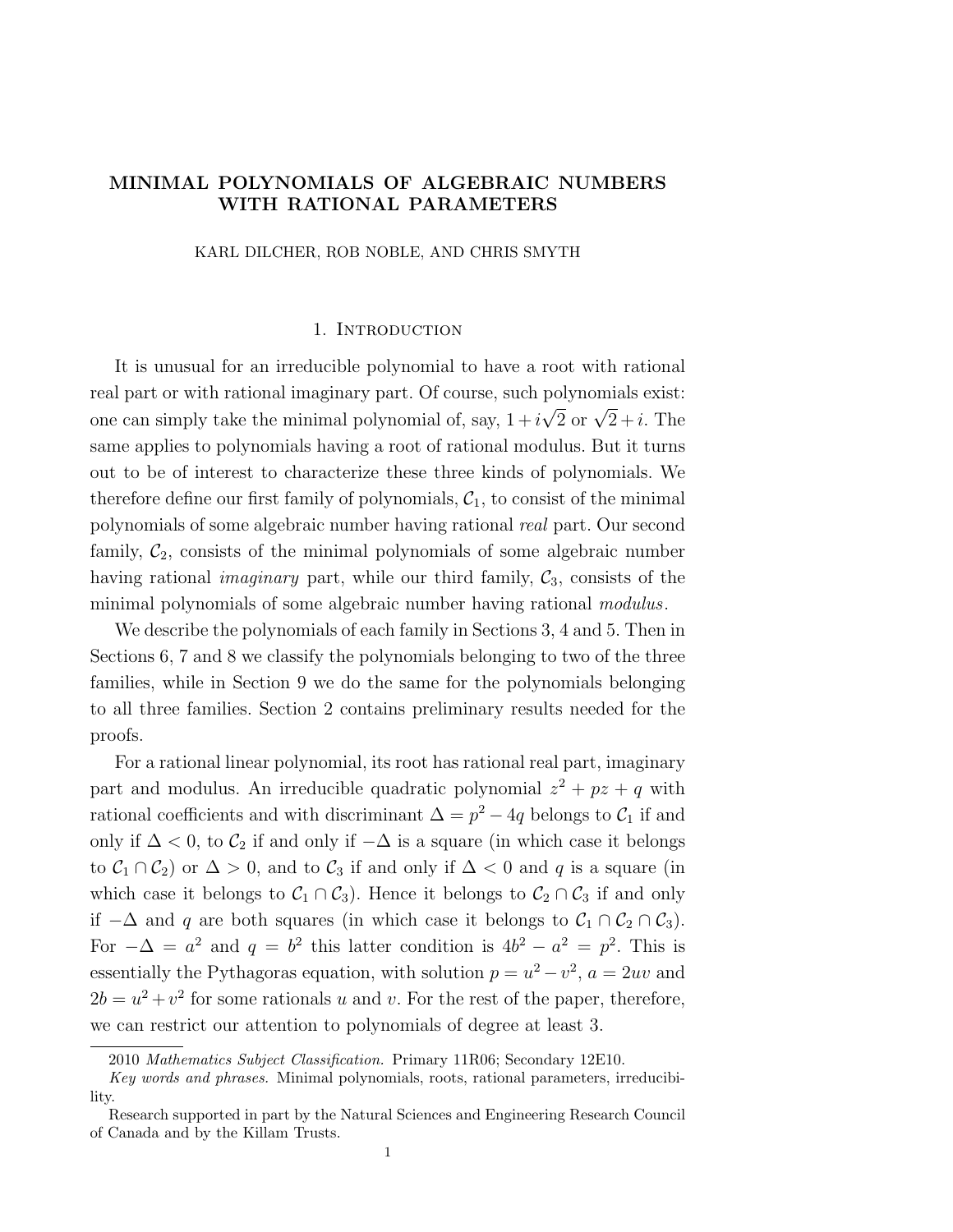#### 2 K. DILCHER, R. NOBLE, AND C. SMYTH

#### 2. Preliminaries

There are two different techniques for studying minimal polynomials, depending on whether one works with the polynomials themselves, or with their roots, which are algebraic numbers. Recall that for any such root, the monic irreducible polynomial it satisfies is its minimal polynomial, and, for a given root of such a polynomial, the collection of all roots constitutes its set of conjugates. In this paper, we employ both approaches. For the second, the following lemma and corollary are needed. They contain the main application of Galois Theory required for our proofs.

**Lemma 1.** Let  $H(z_1,\ldots,z_k) \in \mathbb{Q}[z_1,\ldots,z_k]$  be such that  $H(\alpha_1,\alpha_2,\ldots,\alpha_k)$  $= 0$  for certain algebraic numbers  $\alpha_1, \alpha_2, \ldots, \alpha_k$ . Then for each conjugate  $\alpha_1'$  of  $\alpha_1$  there are conjugates  $\alpha_2',\ldots,\alpha_k'$  of  $\alpha_2,\ldots,\alpha_k$ , respectively, such that  $H(\alpha'_1, \alpha'_2, \ldots, \alpha'_k)=0.$ 

*Proof.* Take F to be a Galois extension of Q containing  $\alpha_1, \alpha_2, \ldots, \alpha_k$ . Then we know from Galois Theory that for any  $\alpha \in F$  the set  $S_\alpha$  of its conjugates is stable under the action of the Galois group  $G = \text{Gal}(F/\mathbb{Q})$ , and that, furthermore, this action is transitive on  $S_{\alpha}$ . Thus we can apply to  $H(\alpha_1, \alpha_2, \dots, \alpha_k) = 0$  an automorphism  $\sigma \in G$  with  $\sigma(\alpha_1) = \alpha'_1$  to get  $0 = \sigma H(\alpha_1, \alpha_2, \ldots, \alpha_k) = H(\sigma(\alpha_1), \sigma(\alpha_2), \ldots, \sigma(\alpha_k))$ . Then, for  $j \geq 2$  put  $\alpha'_j = \sigma(\alpha_j)$ , a conjugate of  $\alpha_j$ .

**Corollary 1.** Let  $H(z_1, z_2, z_3) \in \mathbb{Q}[z_1, z_2, z_3]$  be such that  $H(\alpha_1, \alpha_2, \pm i)=0$ for some choice of sign  $\pm$  and algebraic numbers  $\alpha_1, \alpha_2$ , where  $\alpha_1$  has a real conjugate. Then, for each conjugate  $\alpha'_1$  of  $\alpha_1$ , there exist conjugates  $\alpha'_2$  and  $\alpha''_2$  of  $\alpha_2$  such that  $H(\alpha'_1, \alpha'_2, i) = H(\alpha'_1, \alpha''_2, -i) = 0.$ 

*Proof.* Assume the hypotheses, and let  $\alpha_1^*$  be a real conjugate of  $\alpha_1$ . By Lemma 1, there exists a conjugate  $\alpha_2^*$  of  $\alpha_2$  such that, for some choice of  $\varepsilon = \pm 1$ , we have

(1) 
$$
H(\alpha_1^*, \alpha_2^*, \varepsilon i) = 0.
$$

We then also have

(2) 
$$
H(\alpha_1^*, \overline{\alpha_2^*}, -\varepsilon i) = 0.
$$

Now let  $\alpha'_1$  be a conjugate of  $\alpha_1$ . Then  $\alpha'_1$  is also a conjugate of  $\alpha_1^*$  so that, for some Q-embedding  $\sigma$ , we have  $\sigma(\alpha_1^*) = \alpha_1'$ . Applying  $\sigma$  to (1) and (2) yields

$$
H(\alpha'_1, \sigma(\alpha_2^*), \varepsilon\sigma(i)) = H(\alpha'_1, \sigma(\overline{\alpha_2^*}), -\varepsilon\sigma(i)) = 0.
$$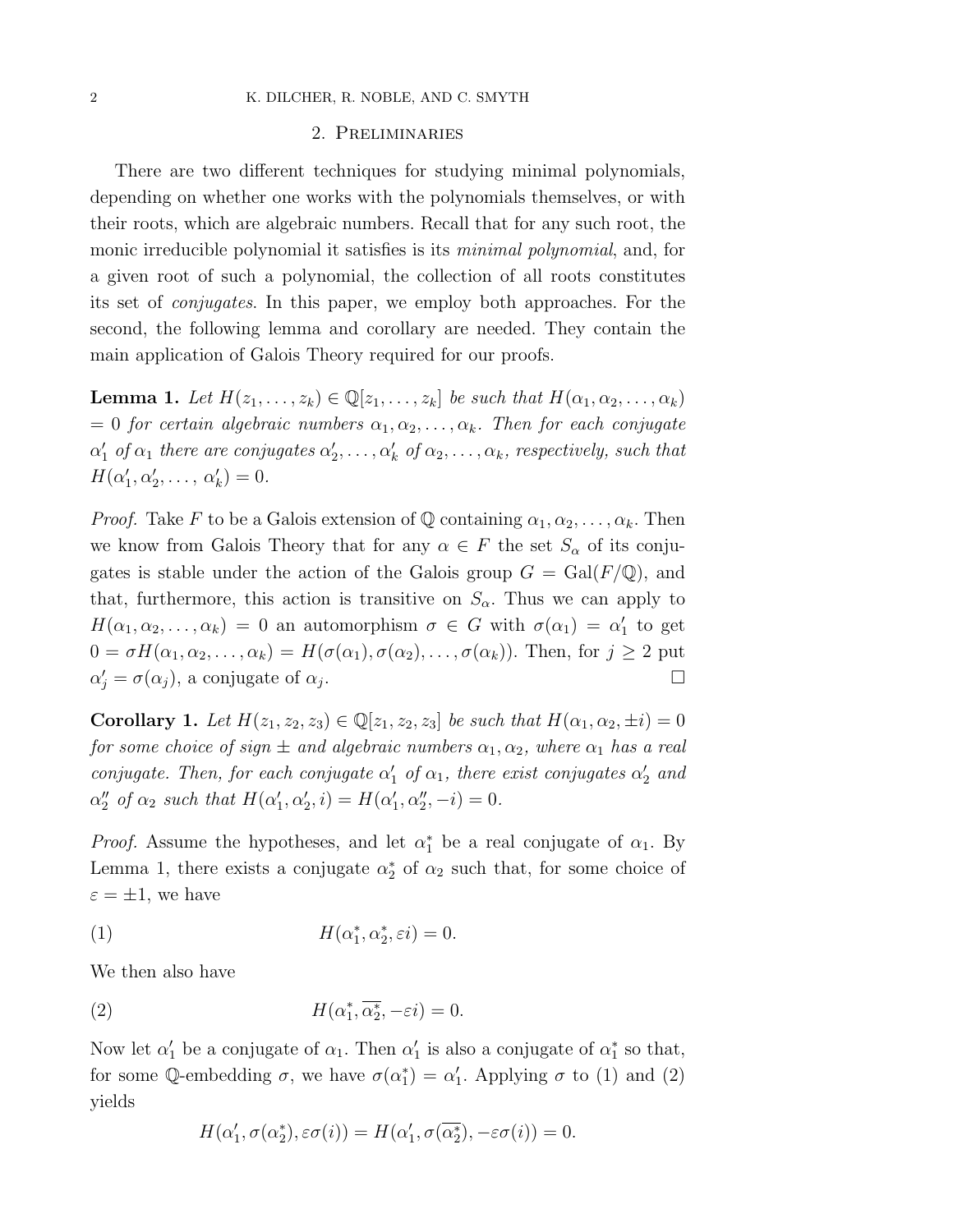The following simple well-known lemma is basic to our analysis of the minimal polynomials of algebraic numbers with rational real part.

**Lemma 2.** If the minimal polynomial  $P(z) \in \mathbb{Q}[z]$  of an irrational algebraic number  $\alpha$  also has  $-\alpha$  as a root, then  $P(z) = Q(z^2)$  for some monic irreducible polynomial  $Q(z) \in \mathbb{Q}[z]$ .

*Proof.* We know that  $P(z)$  is monic, irreducible and of degree at least two. Suppose that  $\alpha \in \mathbb{C}$  is such that  $P(\alpha) = P(-\alpha) = 0$ . Then  $P(z)$  and  $P(-z)$ share the root  $\alpha$ . Since P is the minimal polynomial of  $\alpha$ , we must have  $P(-z) = \pm P(z)$  so that P is either odd or even. Now, P cannot be odd since it is not divisible by  $z$ . We conclude that  $P$  is even and consequently a polynomial in  $z^2$ . Finally, if  $P(z) = Q(z^2)$ , then the fact that P is monic and irreducible forces  $Q$  to be monic and irreducible as well.  $\Box$ 

Thus the lemma says that an irreducible polynomial of degree at least two with rational coefficients, having two roots summing to 0, must be a polynomial in  $z^2$ . However, we mention in passing that it is not the case that an irreducible polynomial with rational coefficients having three roots summing to 0 must be a polynomial in  $z<sup>3</sup>$ . (In fact, its degree need not even be divisible by 3.) See [2], where the counterexample  $P(z) = z^{20} + 4 \cdot 5^9 z^{10} +$  $16 \cdot 5^{15}$  is shown to have three roots that sum to 0.

The following lemma is needed in Section 6.

**Lemma 3.** Let  $Q(z) \in \mathbb{Q}[z]$  be an irreducible polynomial having both a positive real root and a negative real root. Then  $Q(z^2)$  is irreducible and, for every nonzero  $r \in \mathbb{Q}$ , the polynomial  $Q((z + ir)^2)Q((z - ir)^2) \in \mathbb{Q}[z]$  is also irreducible.

*Proof.* Let  $\beta > 0$  and  $\beta' < 0$  be roots of Q. Then, as  $\sqrt{\beta'}$  is imaginary, it does not belong to  $\mathbb{Q}(\beta')$ , so

$$
[\mathbb{Q}(\sqrt{\beta'}): \mathbb{Q}] = 2[\mathbb{Q}(\beta') : \mathbb{Q}] = \deg Q(z^2).
$$

Hence  $Q(z^2)$  is irreducible.

Now put  $Q_2(z) = Q(z^2)$ , so that  $Q_2$  is irreducible. Then  $Q((z+ir)^2)Q((z+ir)^2)$  $(-ir)^2$ ) =  $Q_2(z + ir)Q_2(z - ir)$  has a root,  $\alpha$  say, with  $\alpha + ir = \sqrt{\beta}$ . Since  $\mathbb{Q}(\sqrt{\beta})$  is a real field, it cannot contain  $\alpha$ , and hence

$$
[\mathbb{Q}(\alpha) : \mathbb{Q}] = 2[\mathbb{Q}(\sqrt{\beta}) : \mathbb{Q}] = 2 \deg Q_2 = \deg (Q((z + ir)^2)Q((z - ir)^2)).
$$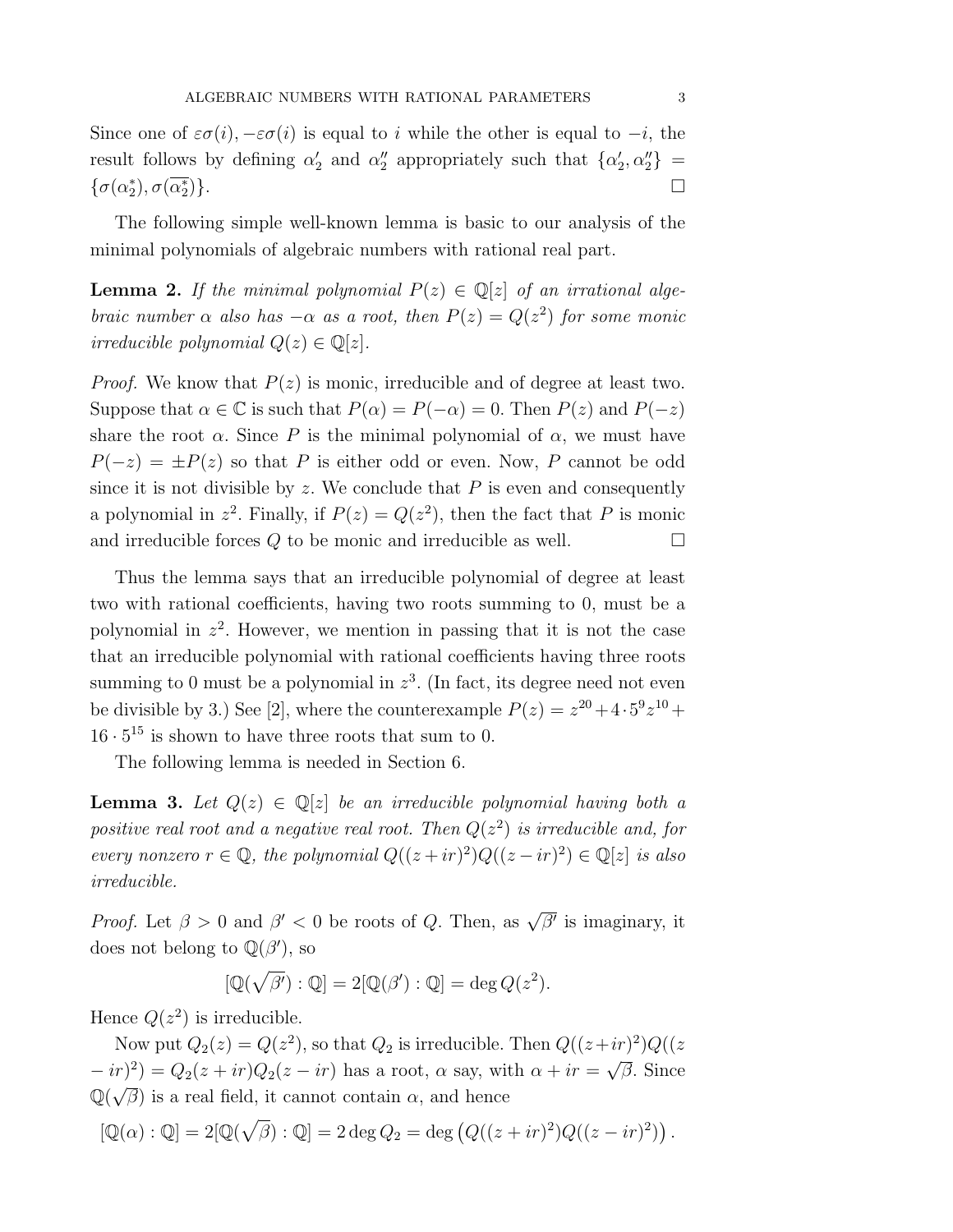Hence  $Q((z + ir)^2)Q((z - ir)^2)$  is irreducible.

The following result is needed for the proofs of Theorems 6 and 7. It is, in principle, well-known (see, e.g., [8, p. 179]), but it is convenient for us to state and prove the precise special case we require.

Denote by G the group of Möbius transformations  $\frac{az+b}{cz+d}$  with  $a, b, c, d \in \mathbb{Q}$ ,  $ad - bc = \pm 1$ , under functional composition. Furthermore, for nonnegative rational numbers t, let  $H_t$  denote the subgroup of G generated by  $g_t = t-z$ and  $g_* = 1/z$ .

**Lemma 4.** The subgroup  $H_t$  of G is infinite in all cases except

$$
H_0 = \left\{ z, \frac{1}{z}, -z, -\frac{1}{z} \right\}, \quad H_1 = \left\{ z, \frac{1}{z}, 1-z, \frac{1}{1-z}, \frac{z}{z-1}, \frac{z-1}{z} \right\}.
$$

Furthermore

$$
\frac{1}{2}\sum_{h\in H_0}h^2=z^2+\frac{1}{z^2} \quad and \quad \frac{1}{2}\sum_{h\in H_1}h^2=\ell(z)^2+\frac{21}{4},
$$

where

(3) 
$$
\ell(z) = \frac{(z-2)(z-\frac{1}{2})(z+1)}{z(z-1)}.
$$

This latter sum is related to the classical j-invariant  $j(\lambda)$  of the general elliptic curve in Legendre form  $Y^2 = X(X-1)(X-\lambda)$ . Indeed,

$$
j(\lambda) = 2^8 \frac{(\lambda^2 - \lambda + 1)^3}{\lambda^2 (\lambda - 1)^2} = 256 \ell(\lambda)^2 + 1728;
$$

see, for instance, [12, p. 68]. We need to work with the sums  $\sum h^2$  that appear in the lemma because  $\sum_{h \in H_0} h = 0$  and  $\sum_{h \in H_1} h = 3$  are of no use to us, being independent of z.

*Proof of Lemma 4.* The group G is well-known to be isomorphic, via  $\frac{az+b}{cz+d} \mapsto$  $\left(\begin{smallmatrix} a & b \\ c & d \end{smallmatrix}\right)$ , to the group of rational matrices  $\left(\begin{smallmatrix} a & b \\ c & d \end{smallmatrix}\right)$  of determinant  $\pm 1$ , factored by the subgroup  $\pm I$ , where I is the  $2 \times 2$  identity matrix. Under this isomorphism,  $g' = g_* \circ g_t = 1/(t - z)$  corresponds to the matrix  $A' = \begin{pmatrix} 0 & 1 \\ -1 & t \end{pmatrix}$ . If  $H_t$ is finite, then  $g'$  must have finite order, and so the eigenvalues of  $A'$  must be roots of unity. Now the characteristic equation of A' is  $\lambda^2 - t\lambda + 1 = 0$ , and, for its roots to be roots of unity, the sum of its roots, namely  $t$ , must be an algebraic integer between  $-2$  and 2. But t is nonnegative and rational, so  $t \in \{0, 1, 2\}$ . However, for  $t = 2$  we have  $A^m = \begin{pmatrix} 1-n & n \\ -n & 1+n \end{pmatrix}$ , so that  $A'$  is of infinite order. So for  $H_t$  finite, t can only be 0 or 1. For these two cases we use  $g_t$  and  $g_*$  to generate  $H_t$  as claimed, and to check that these sets are stable under the action of  $g_t$  and  $g_*$ . Finally, the values of the sums of squares can be verified by direct computation.  $\Box$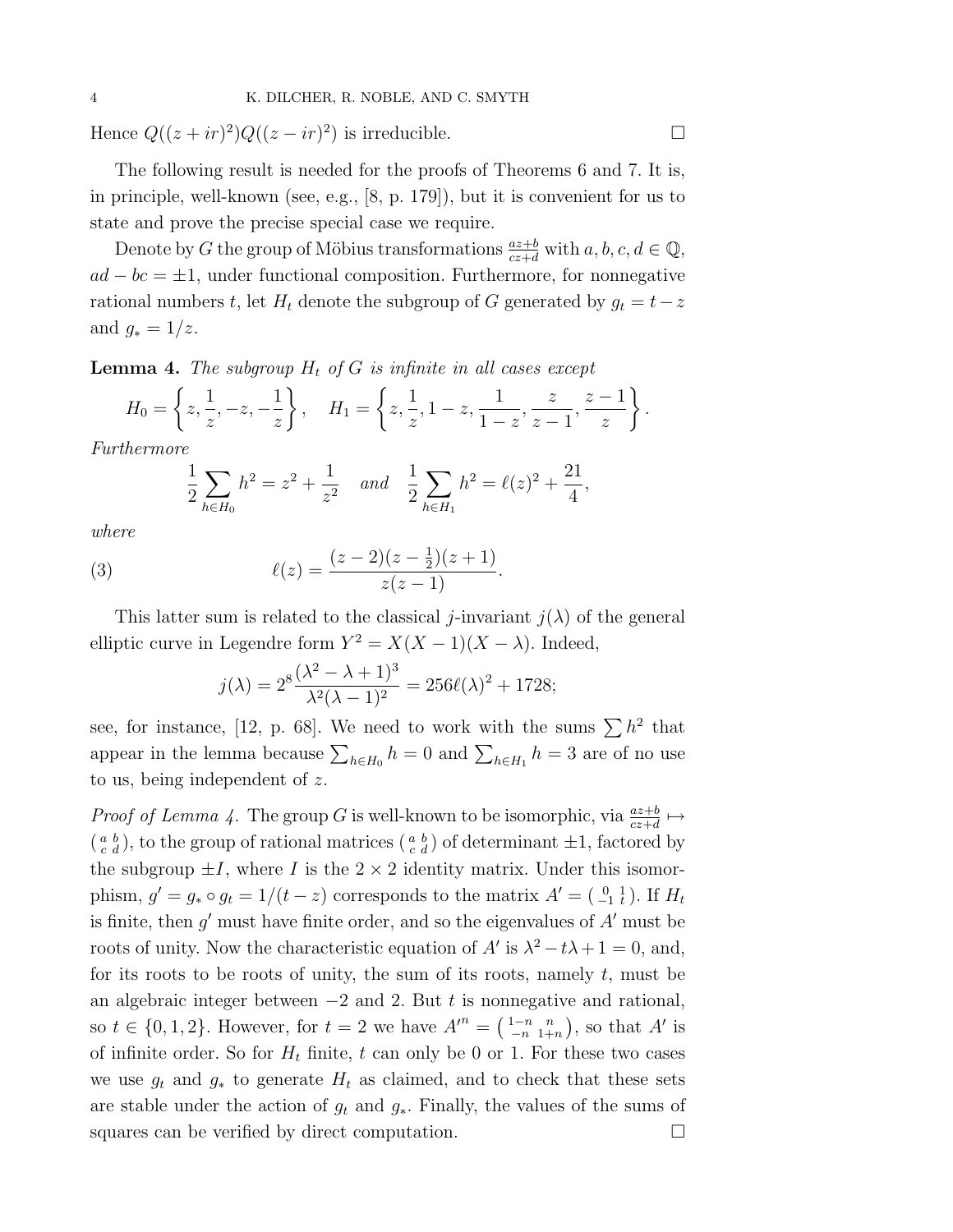The next result is needed for the proof of Theorem 14. Define the Möbius transformation  $F$  by

(4) 
$$
F(z) = \frac{\frac{i}{2}z + \frac{3}{4}}{z + \frac{i}{2}}.
$$

**Lemma 5.** The group H of Möbius transformations generated by  $g_1 = 1-z$ and F, defined by  $(4)$ , is given by

$$
H = \left\{ z, \frac{2iz - 3}{-4z + 2i}, \frac{(-4 + 2i)z + 1}{-4z + 4 + 2i}, \frac{(-2 + 4i)z - i}{4iz - 2 - 4i}, \frac{-2z + 3i}{4iz - 2}, \frac{-2iz - 3 + 2i}{4z - 4 + 2i}, \frac{(4 - 2i)z - 3 + 2i}{4z + 2i}, \frac{(-2 + 2i)z - 1 - 3i}{(-4 + 4i)z + 2 - 2i}, \frac{(2 + 2i)z + 1 - 3i}{(4 + 4i)z - 2 - 2i}, \frac{-2iz + 3 + 2i}{-4z + 4 + 2i}, \frac{(-4 - 2i)z + 3 + 2i}{-4z + 2i}, 1 - z \right\}.
$$

Also,

(5) 
$$
\frac{1}{2} \sum_{h \in H} h^2 = \frac{v^3 + 3v^2 + 36v + 12}{2v^2 + 8},
$$

where  $v = w - 1/w$  with  $w = \frac{1}{2}(2z - 1)^2$ .

As in the previous lemma,  $\sum_{h\in H} h = 6$ , independent of z.

Proof. The result can be verified, e.g., using the computer algebra system Maple [6], by showing that repeated applications of  $z \mapsto 1 - z$  and F to z give  $H$ , which is then stable under both maps. Maple can also be used to verify the value of the sum in (5).  $\Box$ 

As we shall see, for an irreducible polynomial P of degree at least 3 having a root with rational real part  $r$ , all roots of  $P$  having rational real part have the *same* real part r, denoted by  $c_1(P)$ . Similarly, for an irreducible polynomial P of degree at least 3 having a root with nonnegative rational imaginary part  $r'$ , all roots of  $P$  having nonnegative rational imaginary part have the same imaginary part  $r'$ , denoted by  $c_2(P)$ . Again, for an irreducible polynomial P of degree at least 3 having a root with rational modulus  $R$ , all roots of  $P$  having rational modulus have the same modulus  $R$ , denoted by  $c_3(P)$ . Thus, before stating the first of our 14 theorems, and corresponding examples, covering the different cases discussed in Section 1, we introduce a system of labelling for these theorems and examples, where appropriate: the label  $[r, r', R]$  (=  $[c_1(P), c_2(P), c_3(P)]$ ) indicates that the theorem in question deals with polynomials that have roots with rational real part  $r$ , roots with nonnegative rational imaginary part  $r'$ , and roots with rational modulus  $R$ . A dash "−" indicates that one or two of the categories are irrelevant.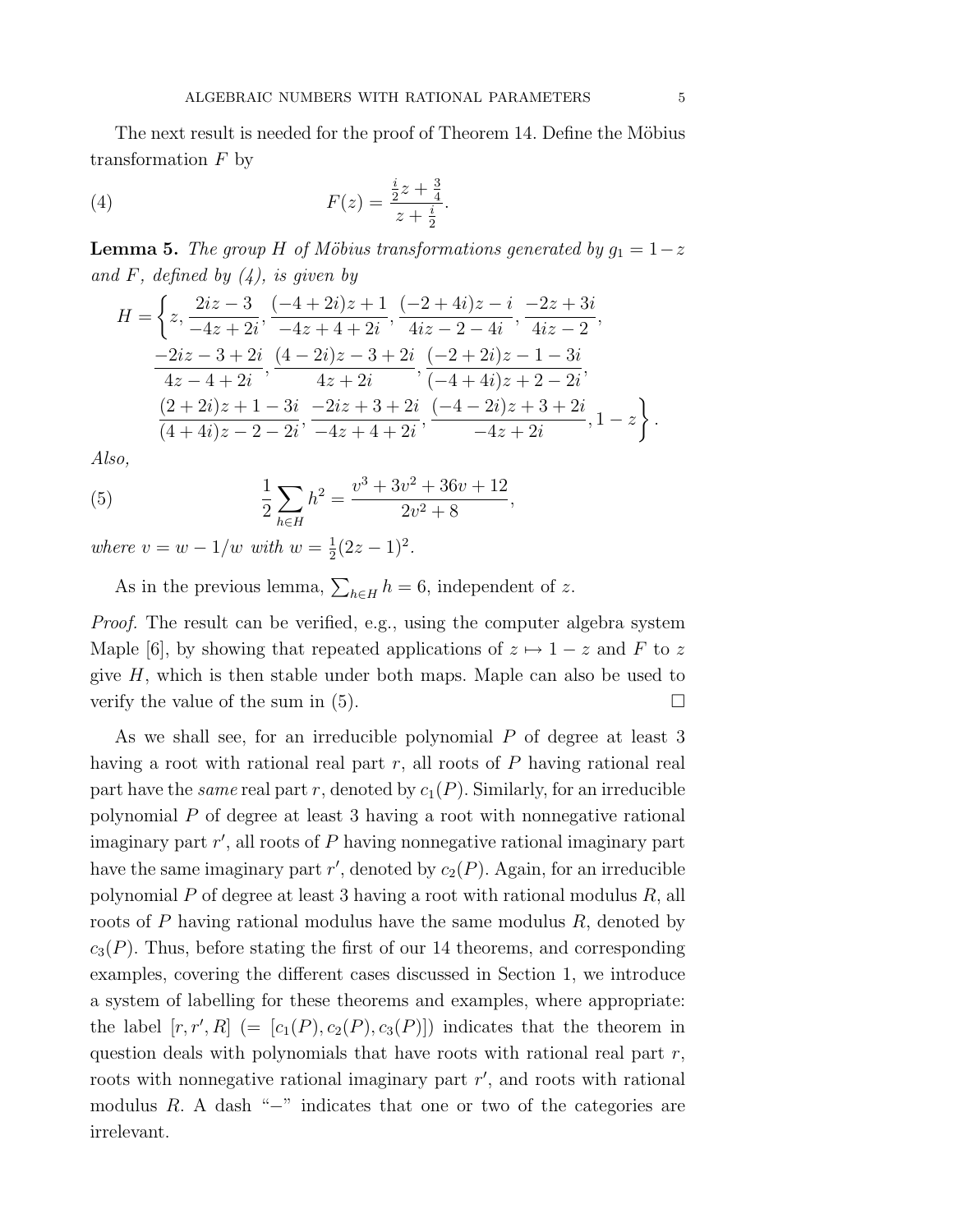#### 6 K. DILCHER, R. NOBLE, AND C. SMYTH

# 3. POLYNOMIALS IN  $C_1$

In this section we study the family  $C_1$  of minimal polynomials of algebraic numbers with rational real part. Our first example is the minimal polynomial of four different algebraic numbers, all with rational real part.

Example 1 ([1, -, -]). Let  $P(z) = z^4 - 4z^3 + 9z^2 - 10z + 5$ . Consideration of possible factors shows that this polynomial is irreducible, and its roots are  $1 \pm \frac{1}{2}(1-\sqrt{5})i$ ,  $1 \pm \frac{1}{2}(1+\sqrt{5})i$ , all four roots having rational real part. So  $P \in \mathcal{C}_1$ .

More generally, if  $r$  is rational and  $w$  is a totally real algebraic number then the minimal polynomial of  $r + iw$  has all roots  $r \pm iw'$ , for conjugates  $w'$  of w, with rational real part. We notice that all these rational real parts are the same. Corollary 2 below shows that this is typical.

However, our next example shows that not all the roots of a polynomial in  $C_1$  need have rational real part.

**Example 2** ([0, -, -]). Consider  $P(z) = z^4 - 2$ ; it is irreducible over  $\mathbb{Q}$ , and among its roots  $\pm \sqrt[4]{2}$ ,  $\pm i\sqrt[4]{2}$ , two have real part 0. So  $P \in C_1$ .

**Theorem 1** ( $[r, -, -]$ ). Let P be a polynomial of degree at least 3. Then  $P \in C_1$  if and only if  $P(z) = Q((z - r)^2)$  for some  $r \in \mathbb{Q}$  and monic irreducible polynomial  $Q(z) \in \mathbb{Q}[z]$  having a negative real root. In this case, P has a root with rational real part r.

*Proof.* Suppose first that  $P(z) = Q((z - r)^2)$  for some  $r \in \mathbb{Q}$  and monic irreducible polynomial  $Q(z) \in \mathbb{Q}[z]$  that has a negative real root t. Write  $t = -s^2$  where  $s \in \mathbb{R}$  is nonzero. Then, with  $\alpha = r + is$ , we have

$$
P(\alpha) = Q((is)^{2}) = Q(-s^{2}) = Q(t) = 0
$$

so that  $\alpha$  is a root of P with rational real part r. Since P is monic, in order to show that  $P \in C_1$ , we are reduced to proving that P is irreducible over Q. To accomplish this, we show that  $\deg_{\mathbb{Q}}(\alpha) = \deg P$ . Since  $\alpha = r + \sqrt{t}$ , and  $\sqrt{t} \notin \mathbb{Q}(t)$  (because  $\mathbb{Q}(t)$  is a real field, while  $\sqrt{t}$  is purely imaginary), we conclude that  $[\mathbb{Q}(\alpha):\mathbb{Q}(t)]=2$ . It follows from the multiplicativity of degrees in field extensions that  $[\mathbb{Q}(\alpha) : \mathbb{Q}] = [\mathbb{Q}(\alpha) : \mathbb{Q}(t)][\mathbb{Q}(t) : \mathbb{Q}] =$  $2\mathbb{Q}(t): \mathbb{Q} = 2 \deg Q = \deg P$  as required.

For the other direction, suppose that  $P \in C_1$  has degree at least 3. Then P is monic, irreducible and has a root  $\alpha = r + i s$  with rational real part r and imaginary part  $s \neq 0$ . Therefore  $P(z + r)$  is monic, irreducible, of degree at least two and has  $\pm is$  as roots. It follows from Lemma 2 that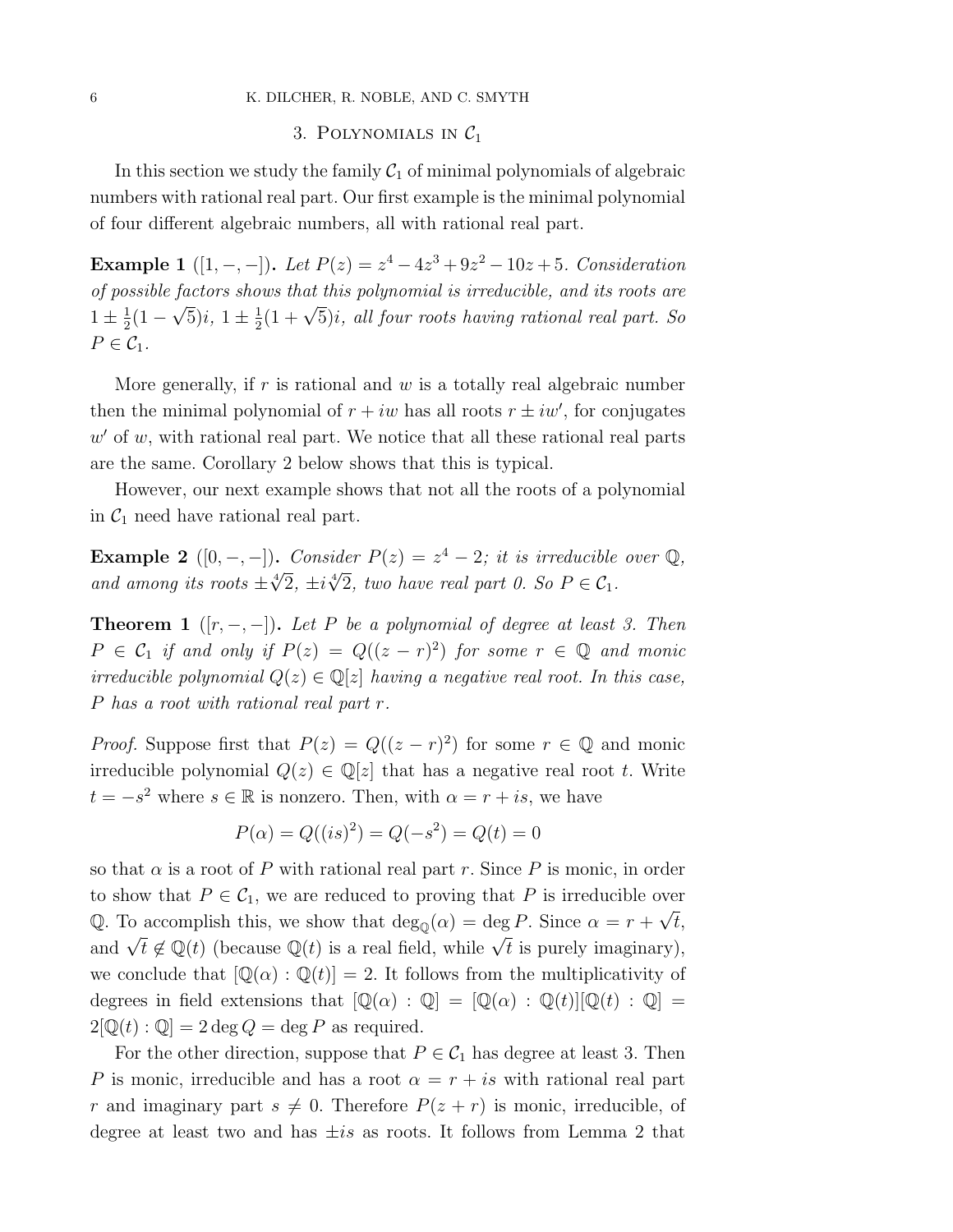$P(z + r) = Q(z^2)$  for some monic irreducible polynomial  $Q(z) \in \mathbb{Q}[z]$ . Since  $P(z) = Q((z - r)^2)$ , and Q has the negative real root  $-s^2$ , the result follows.  $\Box$ 

The following consequence of Theorem 1 is perhaps the most interesting property of the polynomials in  $C_1$ .

**Corollary 2.** All roots of a polynomial  $P \in C_1$  of degree at least 3 that have rational real part have the same real part r given by the arithmetic mean of the roots of P, namely  $r = \text{tr } P/\deg P$ . Further, we have  $P(r-z) = P(r+z)$ .

*Proof.* If  $d = \deg P$ , then Theorem 1 gives

 $P(z) = ((z - r)^2)^{d/2} + [\text{lower terms in } (z - r)^2] = z^d - r dz^{d-1} + \dots,$ 

which shows that  $rd = \text{tr } P$  and, in particular, that r is unique. Finally,  $P(r-z) = P(r+z)$  follows directly from the classification in Theorem 1.  $\Box$ 

It will be convenient to adopt the following notation. By Corollary 2, we know that all roots of a polynomial  $P \in C_1$  of degree at least 3 that have rational real part have the same real part. We call this quantity the rational real part of the roots of P, denoted by  $c_1(P)$ .

Both Theorem 1 and Corollary 2 are illustrated by Example 1, where  $Q(z) = z^2 + 3z + 1$  and  $r = 1$ . The roots of Q are  $(-3 \pm \sqrt{5})/2$ , and if we rewrite the four roots in Example 1 as

$$
1 \pm \sqrt{-\frac{3 \pm \sqrt{5}}{2}},
$$

this will serve as an illustration of the product expansion  $P(z) = \prod_{j=1}^{d'}((z (r)^2 - \beta_j$ , where the  $\beta_j$   $(j = 1, ..., d')$  are the roots of Q, which follows immediately from Theorem 1.

Theorem 1 and Corollary 2 also provide a simple algorithm for testing whether or not a given polynomial  $P$  has a root with rational real part. Define  $r := \text{tr } P / \deg P$  and then expand  $P(z+r)$  to see whether it is  $Q(z^2)$ for some polynomial  $Q(z) \in \mathbb{Q}[z]$ . Finally test whether Q is irreducible and has a negative real root.

In the following corollary we provide two further simple criteria.

**Corollary 3.** (a) Let  $P \in C_1$  be of degree at least 3. Then  $P'(c_1(P)) = 0$ .

(b) Let r be rational and  $w_1, w_2 \in \mathbb{R}$ . Two algebraic numbers  $r + iw_1$  and  $r+iw_2$  have the same minimal polynomial if and only if  $w_1^2$  and  $w_2^2$  have the same minimal polynomial.

*Proof.* (a) From Theorem 1,  $P'(z) = 2(z - r)Q'((z - r)^2)$ , giving the result with  $r = c_1(P)$ .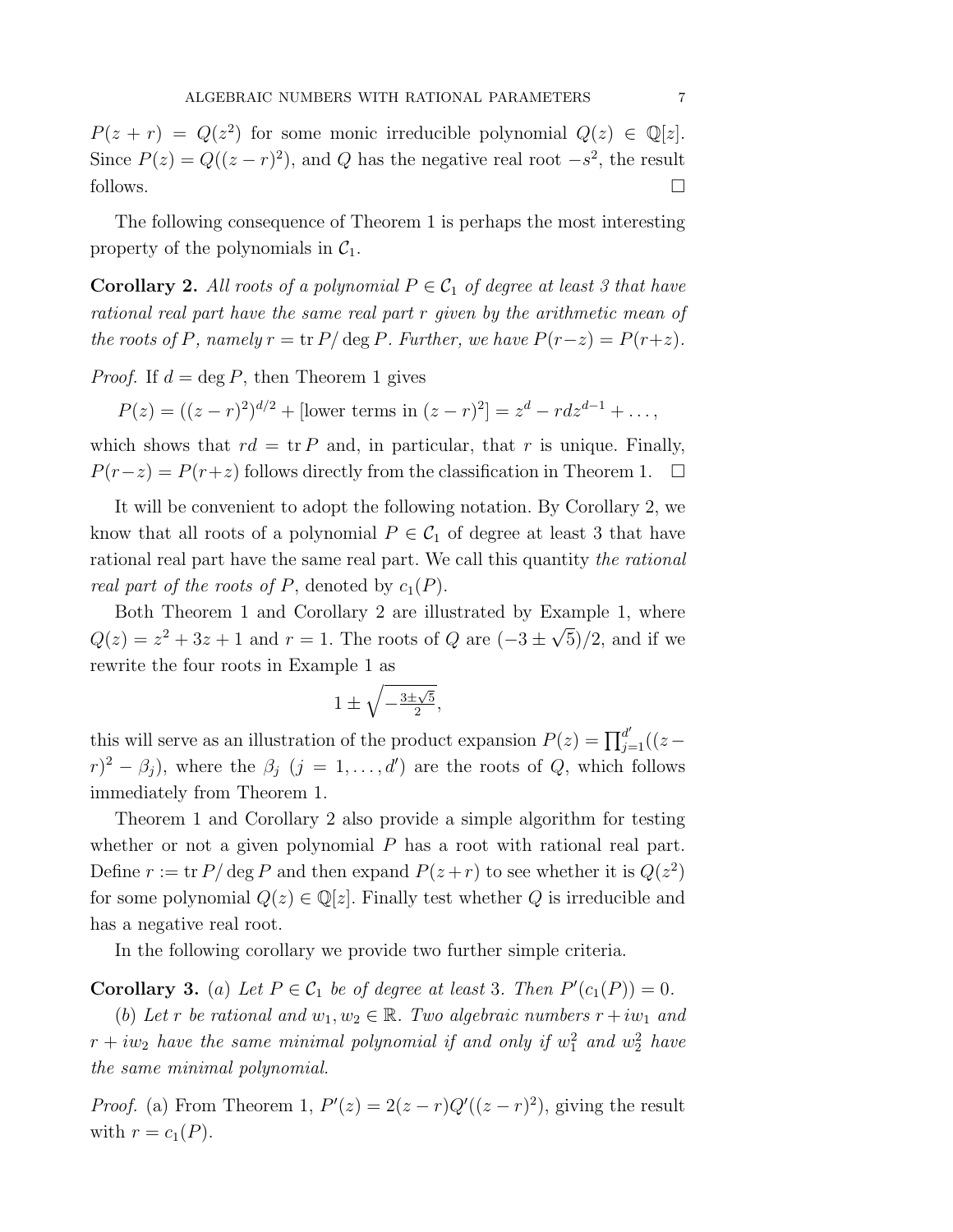(b) We note that, by Theorem 1, if  $r+iw$  is one root of P having real part r, then Q is the minimal polynomial of  $-w^2$ ; this implies the statement.  $\square$ 

We see that the polynomials in Examples 1 and 2 satisfy Part (a). Indeed, if *P* is as in Example 1, then  $P'(z) = 2(z - 1)(2z^2 - 4z + 5)$ , while if *P* is as in Example 2, then  $P'(z) = 4z^3$ .

However, note that the converse of Part (a) is not true; that is, if the derivative of a polynomial has a rational root, this does not imply that the given polynomial has roots with rational real part. For instance, if  $P$  is as in Example 1, then the polynomial  $P(z) + 2$  has the same derivative, with  $r = 1$  as a root. However, the roots of  $P(z) + 2$  turn out to be  $1 \pm \sqrt{z}$ 1  $\frac{1}{2}\sqrt{2\sqrt{3}-3}\pm\frac{i}{2}\sqrt{2\sqrt{3}+3}$ , where the two instances of " $\pm$ " are independent. The polynomial therefore has no roots with rational real part, while it is still irreducible.

We remark in passing that if the roots of a polynomial of degree d all have the same real part  $r$  then this real part must be rational, as is seen by looking at the polynomial's trace,  $rd \in \mathbb{Q}$ . (This was pointed out by Henri Cohen some years ago. See also [11, Corollary 1] for an alternative, longer, proof of this.)

## 4. POLYNOMIALS IN  $C_2$

Having dealt with minimal polynomials of algebraic numbers having rational real part, it is natural to consider minimal polynomials of algebraic numbers having rational *imaginary* part, i.e., polynomials  $P \in C_2$ . By replacing a root  $\alpha$  of such a polynomial by  $\bar{\alpha}$ , if necessary, we can confine our attention to those  $\alpha$  having nonnegative imaginary part. It is perhaps not surprising that we will obtain results similar in nature to those in the previous section.

Example 3 ([-, 1, -]). Let  $P(z) = z^4 + 2z^3 + z^2 + 5$ . It is not difficult to verify that this polynomial is irreducible, and its roots are

$$
\frac{-1-\sqrt{5}}{2} \pm i, \quad \frac{-1+\sqrt{5}}{2} \pm i.
$$

Thus it is the minimal polynomial of two different algebraic numbers with positive rational imaginary parts. So  $P \in \mathcal{C}_2$ .

More generally, if  $r$  is rational and  $v$  is a totally real algebraic number then the minimal polynomial of  $v + ir$  has all roots  $v' \pm ir$ , for conjugates v' of  $v$ , with rational imaginary part. We notice that these rational imaginary parts have the same absolute value. Corollary 4 below shows that this is typical.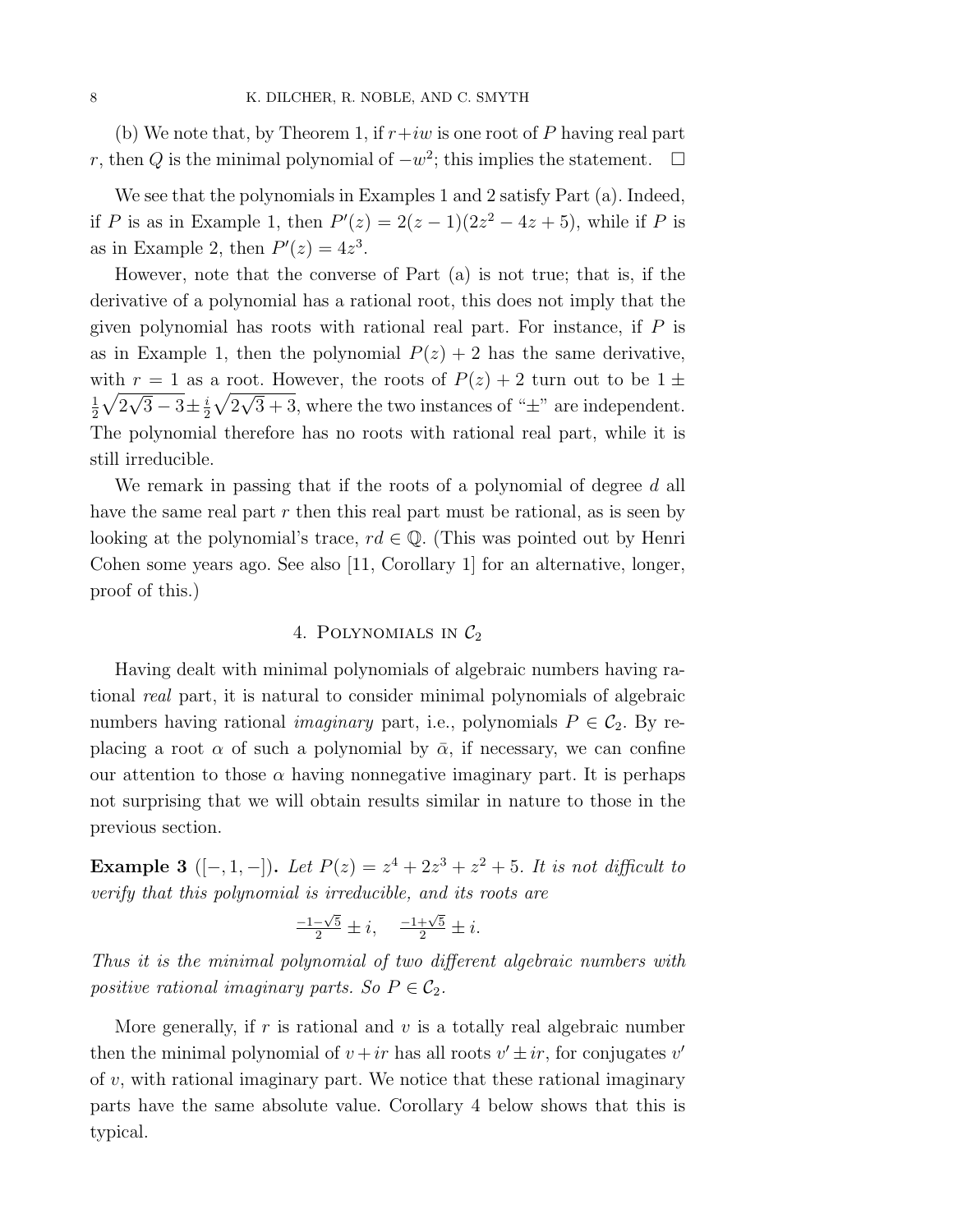Example 2 in the previous section shows that not all roots of a polynomial in  $\mathcal{C}_2$  need have rational imaginary part. Since all polynomials of odd degree have a real root,  $C_2$  contains all irreducible polynomials of odd degree. Because there are standard procedures, Sturm sequences for instance, for determining whether a polynomial has a real root, we can restrict our description of polynomials in  $C_2$  to those having a root with *positive* imaginary part.

**Theorem 2** ( $[-, r, -]$ ). Let P be a polynomial of degree at least 3. Then  $P \in C_2$  and has a root with positive rational imaginary part if and only if  $P(z) = Q(z + ir)Q(z - ir)$  for some positive  $r \in \mathbb{Q}$  and monic irreducible polynomial  $Q(z) \in \mathbb{Q}[z]$  having a real root. In this case, P has a root with positive rational imaginary part r.

*Proof.* Suppose first that  $P(z) = Q(z + ir)Q(z - ir)$  for some nonzero  $r \in \mathbb{Q}$ and monic irreducible polynomial  $Q(z) \in \mathbb{Q}[z]$  that has a real root t. Define  $\alpha = t + ir$ . Then  $\alpha$  is a root of P having nonzero rational imaginary part r. Since P is monic, and lies in  $\mathbb{Q}[z]$ , in order to complete the proof, we need only establish that P is irreducible. We do this by showing that  $\deg_{\mathbb{Q}}(\alpha) =$ deg P. It is sufficient to show that  $\alpha$  has at least deg  $P = 2$  deg Q conjugates over Q. But this follows from the fact that  $r \neq 0$  so that each of the deg P numbers  $t' \pm ir$  are conjugates of  $\alpha$  where  $t'$  runs over the deg  $Q$  conjugates of t.

Conversely, suppose that  $P \in C_2$  and has a root  $\alpha = t + ir$  with nonzero rational imaginary part  $r$ . Define  $Q$  to be the minimal polynomial of  $t$ . Then Q is monic, irreducible and has a real root t. Finally,  $P(z) = Q(z+ir)Q(z$ ir) since  $\alpha$  is a root of the polynomial  $Q(z + ir)Q(z - ir) \in \mathbb{Q}[z]$  and each of the  $2 \deg Q$  numbers  $t' \pm ir$ , as  $t'$  runs over the conjugates of  $t$ , are roots of P so that deg  $P = 2 \deg Q$ .

As we did in the previous section, we now derive a number of consequences from this classification theorem.

**Corollary 4.** All roots of a polynomial  $P \in C_2$  of degree at least 3 that have positive rational imaginary part have the same positive imaginary part. Further, if r is such an imaginary part, then  $P(z)$  divides  $P(z+2ir)P(z 2ir)$ .

*Proof.* Let  $\alpha = s + ir$  be a root of P having rational imaginary part r. Define  $\gamma = i\alpha = -r + i s$ . Then  $\gamma$  has rational real part  $-r$  so that its minimal polynomial lies in  $C_1$ . By Corollary 2, we conclude that every conjugate of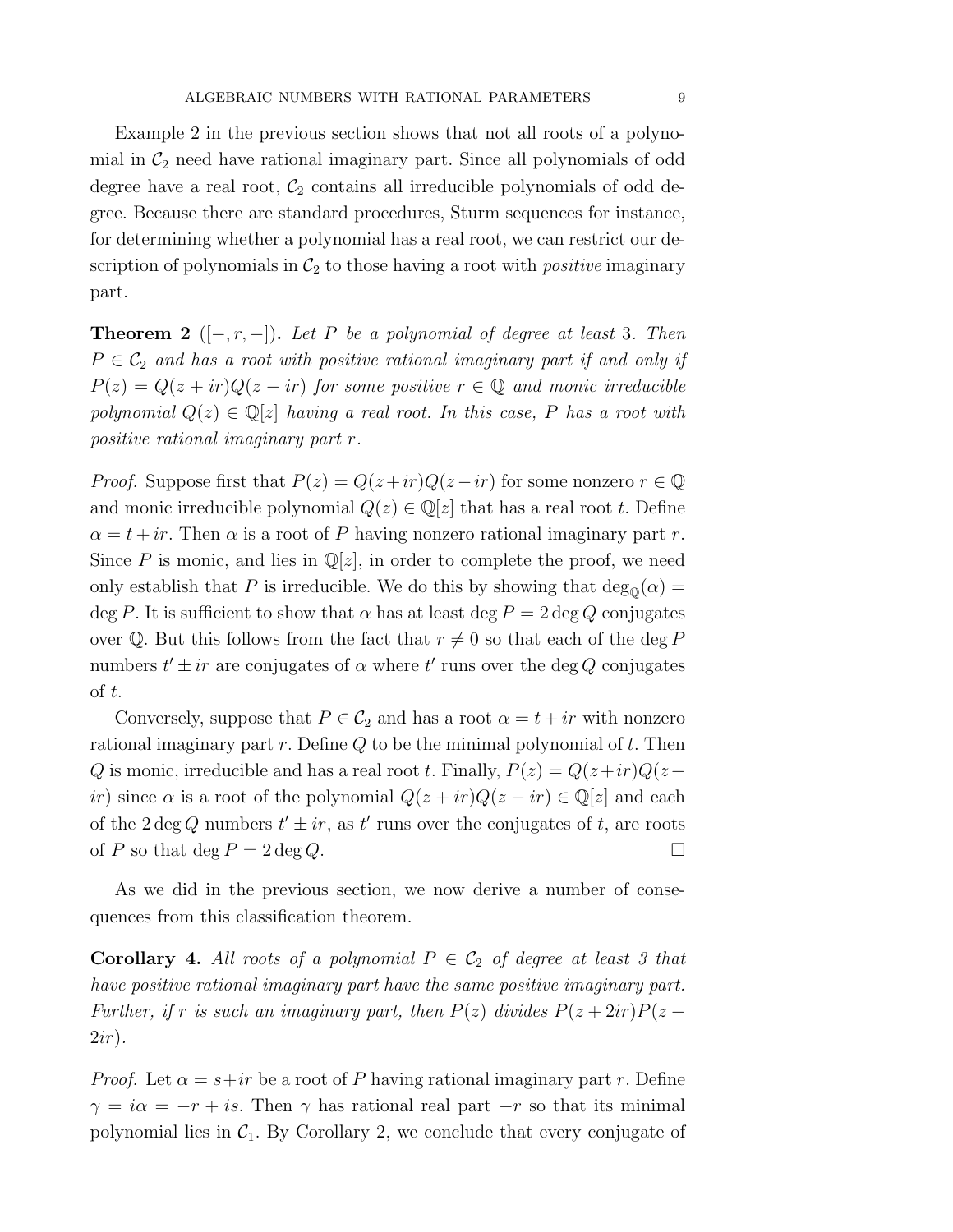$\gamma$  that has rational real part must have rational real part equal to  $-r$ . Since  $\alpha = -i\gamma$ , we see that the conjugates of  $\alpha$  are among the numbers  $\pm i\gamma'$  where  $\gamma'$  runs over the conjugates of  $\gamma$ . Since  $\Im(i\gamma') = -\Re\gamma'$ , we conclude that each conjugate of  $\alpha$  having rational imaginary part has imaginary part equal to  $\pm r$ . For the second part, we use Theorem 2 to write  $P(z) = Q(z+ir)Q(z-ir)$ for a polynomial  $Q(z) \in \mathbb{Q}[z]$  so that

$$
P(z+2ir)P(z-2ir) = Q(z+3ir)Q(z+ir)Q(z-ir)Q(z-3ir)
$$

$$
= P(z)Q(z+3ir)Q(z-3ir).
$$

The result now follows from the observation that the polynomials  $P(z +$  $2ir)P(z-2ir)$  and  $Q(z+3ir)Q(z-3ir)$  both have rational coefficients.  $\Box$ 

In analogy to the notation introduced following Corollary 2, it will be convenient to adopt the following notation. By Corollary 4, we know that all roots of a polynomial  $P \in C_2$  of degree at least 3 that have nonnegative rational imaginary part have the same imaginary part. We call this quantity the nonnegative rational imaginary part of the roots of P, denoted by  $c_2(P)$ . Of course  $c_2(P) \geq 0$ .

The case  $r = 0$  of Corollary 4 provides us with the following consequence.

Corollary 5. No real algebraic number of degree at least 3 has a conjugate with nonzero rational imaginary part.

It might seem that it should be easy to deduce results about algebraic numbers with rational imaginary part from results about those with rational real part, using the fact that  $\alpha$  has rational imaginary part if and only if  $i\alpha$  has rational real part. This can indeed be done, and this approach has been used to some extent in our proofs. However, the results for the minimal polynomial of  $i\alpha$  are not always so straightforward. In fact, the degree of iα can be twice that of  $\alpha$  (e.g.,  $\alpha = 1$ ), equal to that of  $\alpha$  (e.g.,  $\alpha = 1+i$ ), or half that of  $\alpha$  (e.g.,  $\alpha = i$ ); here we have chosen examples with degrees at most 2, for the sake of simplicity.

Berry [1] showed that all algebraic numbers with all conjugates having imaginary part  $\pm s$  were of the form  $u + is$ , where u is totally real, and  $s^2$ is rational. See the survey article of McKee [7], where Berry's results are discussed and proved.

## 5. POLYNOMIALS IN  $C_3$

In this section we consider polynomials  $P \in C_3$ . By looking at cyclotomic polynomials it is clear that polynomials with rational coefficients can have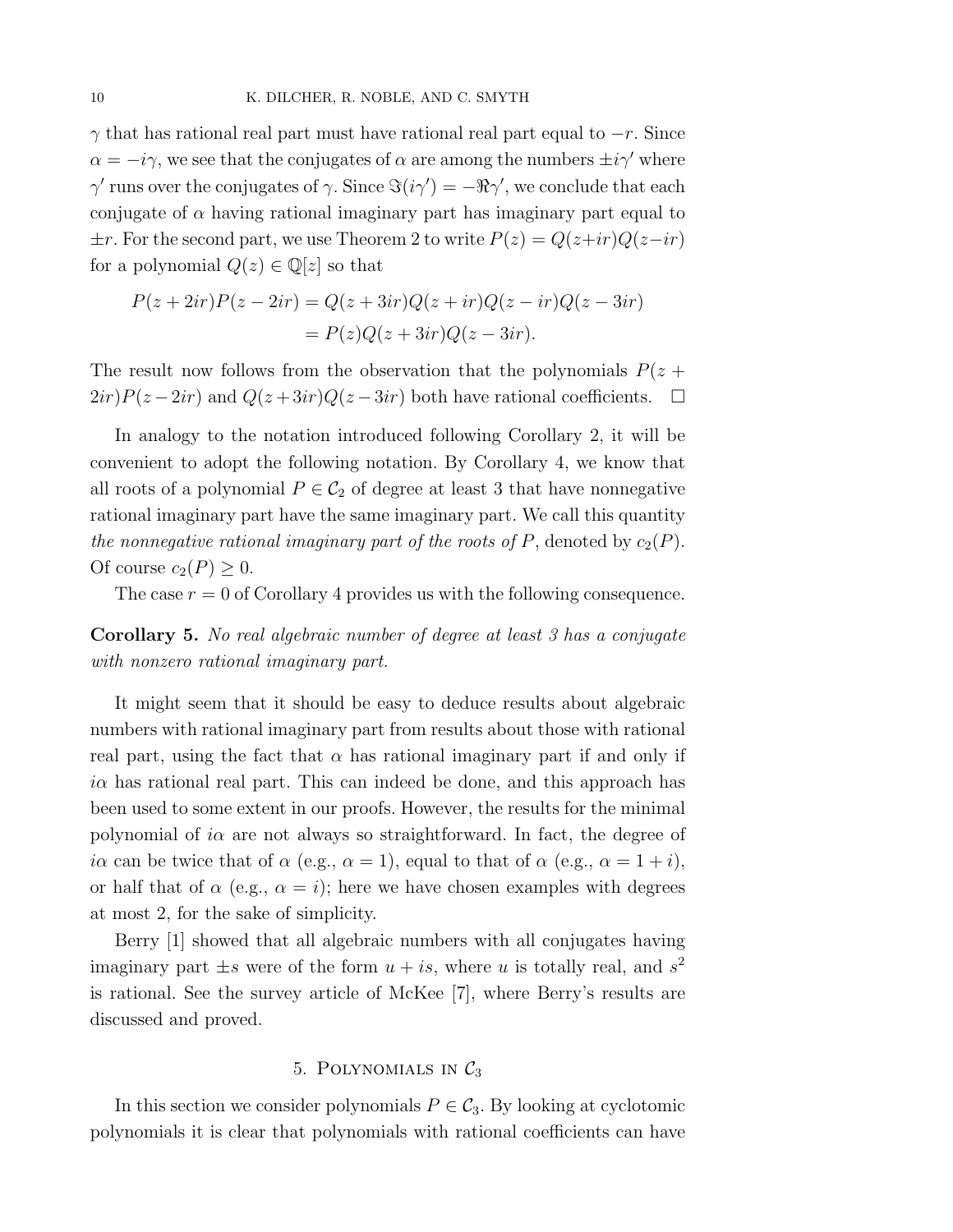some, or in fact all, roots with rational moduli. Thus  $C_3$  is nonempty. Furthermore, we will see in Corollary 6 below that, in analogy to Corollaries 2 and 4, there can only be one rational modulus realized by roots of a given polynomial in  $\mathcal{C}_3$ .

Our next result describes the polynomials in  $C_3$ .

**Theorem 3** ( $[-, -, R]$ ). Let P be a polynomial of degree at least 3. Then  $P \in \mathcal{C}_3$  if and only if  $P(z)=(Rz)^nQ(z/R + R/z)$  for some positive  $R \in \mathbb{Q}$ and monic irreducible polynomial  $Q(z) \in \mathbb{Q}[z]$  of degree n having a real root in the interval  $(-2, 2)$ . In this case, P has a root with rational modulus R.

*Proof.* Suppose first that  $P(z)=(Rz)^nQ(z/R + R/z)$  for some positive  $R \in \mathbb{Q}$  and monic irreducible polynomial  $Q(z) \in \mathbb{Q}[z]$  of degree *n* that has a real root  $t \in (-2, 2)$ . Then,  $z/R + R/z = t$  has two nonreal complex conjugate roots of modulus  $R$ . These roots are roots of  $P$ , and so  $P$  has a root with rational modulus. Finally, since these roots are quadratic over  $\mathbb{Q}(t)$ , we see that P has the correct degree to be their minimal polynomial. We conclude that  $P \in C_3$  as required.

Conversely, suppose that  $P \in \mathcal{C}_3$ . Then P is monic, irreducible and has a root  $\alpha$  with rational modulus R. It follows that  $R^{- \deg P} P(Rz) \in C_3$  and has a root  $\alpha/R$  of modulus 1. We are therefore reduced to the case  $R = 1$ and  $\alpha$  having modulus 1. In this case, we need to show that

(6) 
$$
P(z) = z^n Q(z + 1/z)
$$

for some monic irreducible polynomial  $Q(z) \in \mathbb{Q}[z]$  of degree *n* that has a root  $\alpha$  in  $(-2, 2)$ . To this end, define  $Q(z) \in \mathbb{Q}[z]$  to be the minimal polynomial of  $\alpha + 1/\alpha$ . Then Q is monic irreducible and has the real root  $\alpha + 1/\alpha = \alpha + \overline{\alpha} = 2\Re \alpha \in (-2, 2)$ . All that is left is to show that P is given by (6). Since  $\alpha$  is a root of the right-hand side of (6), we need only show that the degree of  $\alpha$  over Q is at least  $2n$ . Since  $\alpha = 1/\overline{\alpha}$ , and any conjugate of  $\bar{\alpha}$  is a conjugate of  $\alpha$ , we see that for every conjugate  $\alpha'$  of  $\alpha$ ,  $1/\alpha'$  is also a conjugate of  $\alpha$ . Since the quantity  $2\Re \alpha = \alpha + \overline{\alpha} = \alpha + 1/\alpha$  takes on the same value at the conjugate  $\alpha'$  as it does at the conjugate  $1/\alpha'$ , we see that it has at most  $\frac{1}{2}$  deg P conjugates. Therefore  $\deg_{\mathbb{Q}}(\alpha) \geq 2n$ , as required.  $\Box$ 

Recall that a polynomial  $P(z)$  is called *reciprocal* if  $z^{\text{deg }P}P(1/z) = P(z)$ .

**Corollary 6.** All roots of a polynomial  $P \in C_3$  of degree at least 3 that have rational modulus have the same modulus. Further, if  $R$  is this modulus, then  $P(Rz)$  is a reciprocal polynomial.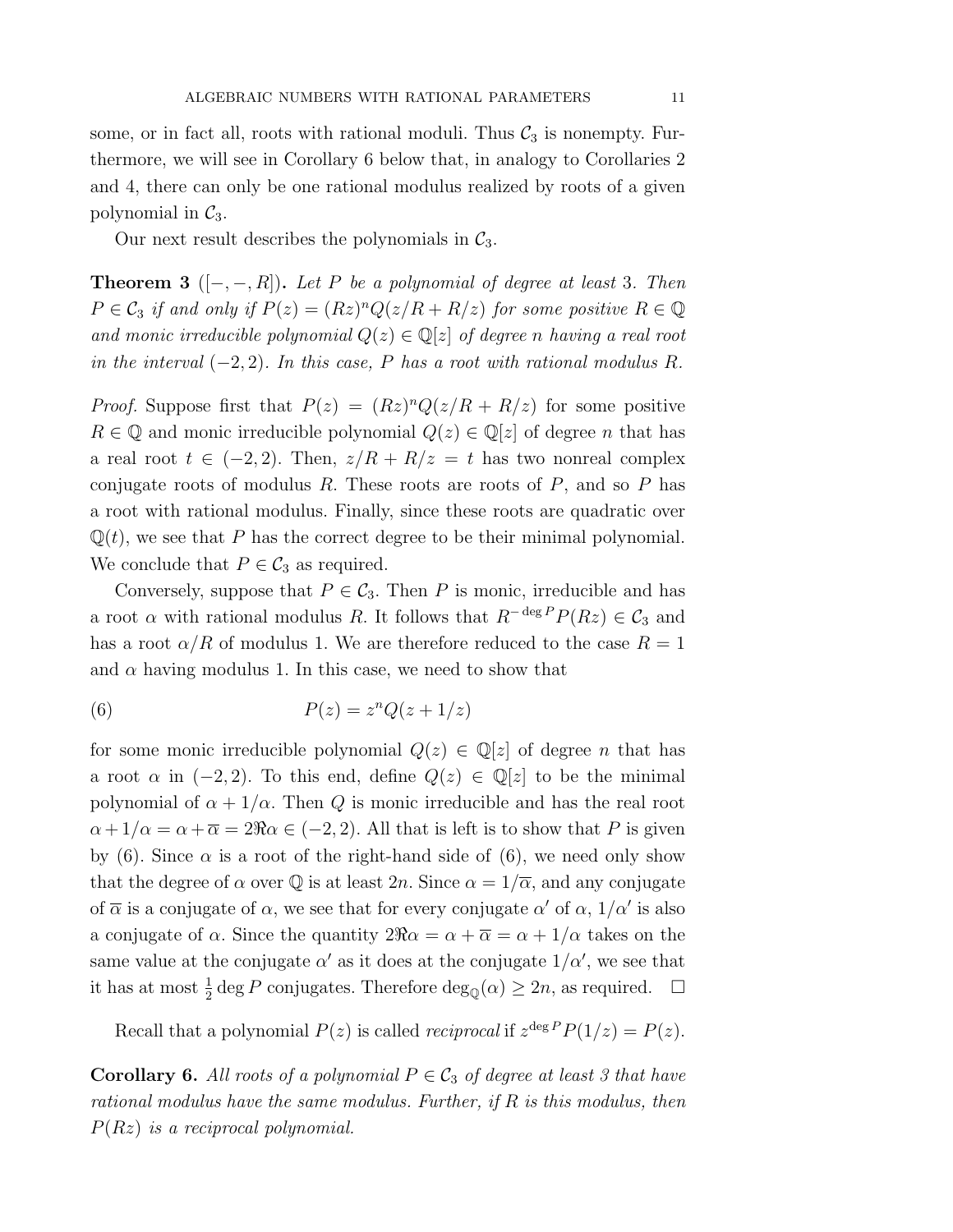*Proof.* Let R be the largest rational modulus represented by the roots of P. Say  $|\alpha| = R$  for a root  $\alpha$  of P. Suppose that some root  $\alpha_2$  of P has rational modulus  $R_2$ . Then,

$$
\alpha \overline{\alpha} = R^2, \qquad \alpha_2 \overline{\alpha_2} = R_2^2.
$$

Applying an embedding over  $\mathbb Q$  that maps  $\alpha$  to  $\alpha_2$  to the first equation yields  $\alpha_2 \alpha_3 = R^2$  for some conjugate  $\alpha_3$  of  $\alpha$ . We therefore have

$$
R^4 = \alpha_2 \alpha_3 \overline{\alpha_2 \alpha_3} = \alpha_2 \overline{\alpha_2} \alpha_3 \overline{\alpha_3} = R_2^2 |\alpha_3|^2.
$$

It follows from the maximality of R that  $R^2 \ge |\alpha_3|^2 = R^4/R_2^2 \ge R^2$ . We therefore have equality so that, in particular,  $R = R_2$ . For the second part, we use Theorem 3 to write

$$
P(z) = (Rz)^n Q(z/R + R/z)
$$

for a suitable polynomial  $Q(z) \in \mathbb{Q}[z]$  of degree n. We then compute

$$
z^{\deg P} P(R/z) = z^{2n} (R^2/z)^n Q(1/z + z)
$$
  
= 
$$
(R^2 z)^n Q(z + 1/z) = P(Rz),
$$

which was to be shown.  $\Box$ 

In a similar way to the previous two sections it will be convenient to adopt the following notation. By Corollary 6, we know that all roots of a polynomial  $P \in C_3$  of degree at least 3 that have rational modulus have the same modulus. We call this quantity the rational modulus of the roots of P, denoted by  $c_3(P)$ . Clearly  $c_3(P) > 0$ .

Example 4.  $(a)([-,-,1])$  Let  $Q(z) = z^2 - 4z + 1$ , with roots  $2 \pm \sqrt{3}$ , one of which lies in  $(-2, 2)$ . Then Theorem 3 with  $R = 1$  gives  $P(z) =$  $z^{2}Q(z+1/z) = z^{4} - 4z^{3} + 3z^{2} - 4z + 1$ , which has two roots of modulus 1,  $namely$   $1 - \frac{1}{2}\sqrt{3} \pm \frac{i}{2}\sqrt{-3 + 4\sqrt{3}}$ .

(b)([-,-,3]) If we choose  $Q(z) = z^2 - 2z + 1/4$ , then both roots  $1 \pm \frac{1}{2}\sqrt{3}$  lie in (−2, 2), and with R = 3 (for example) we get  $P(z) = (3z)^2 Q(z/3+3/z) =$  $z^4 - 6z^3 + (81/4)z^2 - 54z + 81$ , which has four roots of modulus 3, namely  $\frac{3}{4}(2+\sqrt{3}\pm i\sqrt{9-4\sqrt{3}})$  and  $\frac{3}{4}(2-\sqrt{3}\pm i\sqrt{9+4\sqrt{3}})$ .

R. M. Robinson [9] found a general construction for irreducible polynomials whose roots all lie on a circle with rational centre. Our construction of P is a variant of that of Robinson, who used  $Q(z + R^2/z)$  instead of the more symmetric  $Q(z/R + R/z)$ . (On the other hand, Robinson's notation made it clear that his construction also worked when only  $R^2$ , rather than R, was rational.) Another difference is that Robinson required all roots of Q to lie in  $(-2R, 2R)$ , corresponding to our interval  $(-2, 2)$ , so that all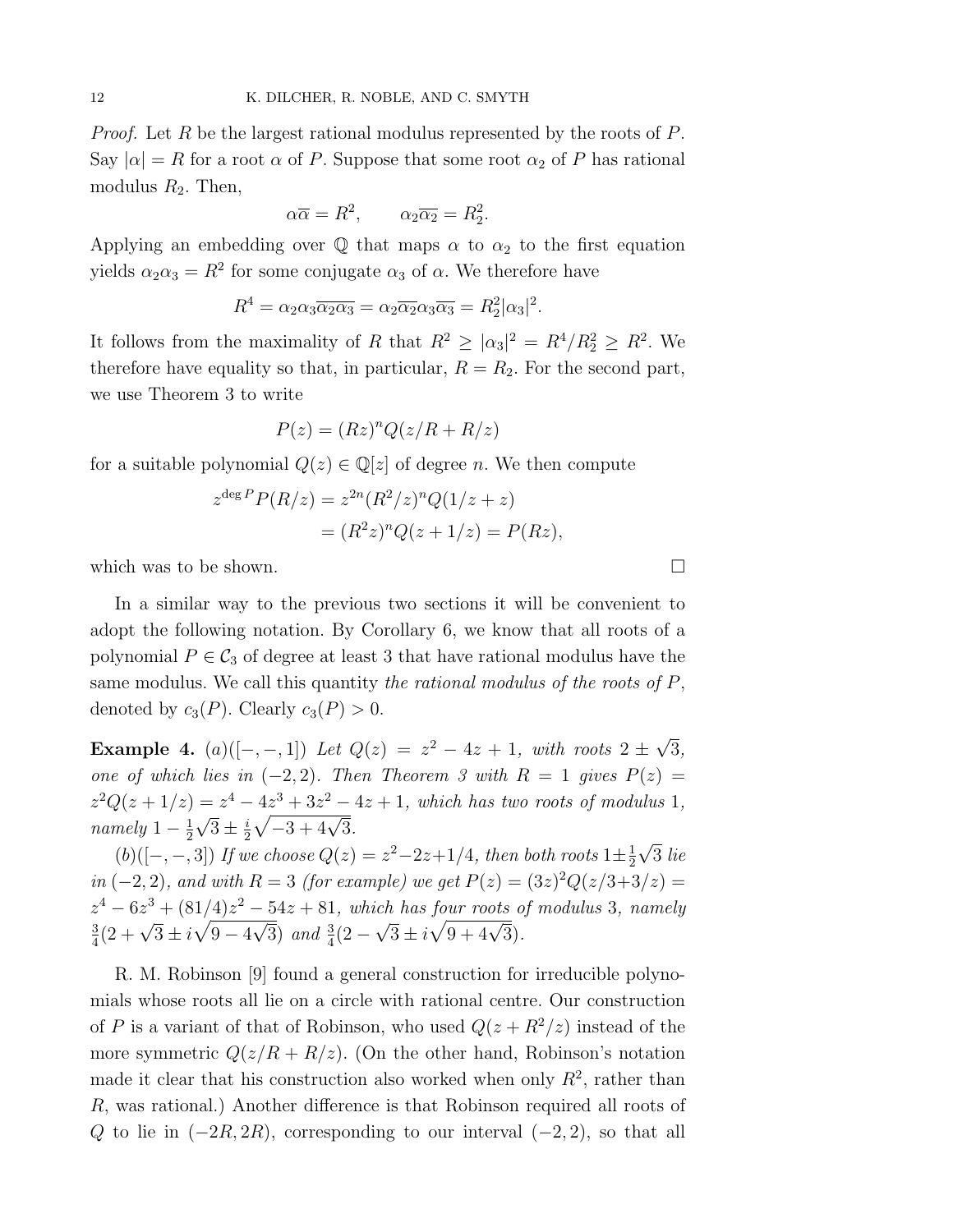roots of  $P$  would have modulus  $R$ . Part (b) of the above example illustrates his construction, in our modified normalization. Robinson also conjectured that any irreducible polynomial having all its roots on a circle with rational centre c must be of the form  $P(z - c)$ , with P constructed in this way. This conjecture was disproved by Ennola [3]. See also [4, 5].

An immediate consequence of Corollaries 2, 4 and 6 is the following easy reducibility criterion.

Corollary 7. If a polynomial of degree at least 3 with rational coefficients has roots with either

- different rational real parts, or
- rational imaginary parts of different absolute value, or
- different rational moduli,

then it is reducible over Q.

# 6. POLYNOMIALS IN  $C_1 \cap C_2$

In this and the following two sections we classify the polynomials that lie in the intersections of two of the classes  $\mathcal{C}_1, \mathcal{C}_2, \mathcal{C}_3$ .

**Theorem 4** ([ $r', r, -$ ]). Let P be a polynomial of degree at least 3. Then  $P \in C_1 \cap C_2$  if and only if

(7) 
$$
P(z) = \begin{cases} Q((z - r' + ir)^2)Q((z - r' - ir)^2) & \text{if } r \neq 0; \\ Q((z - r')^2) & \text{if } r = 0, \end{cases}
$$

for some  $r, r' \in \mathbb{Q}$  and some monic irreducible polynomial  $Q(z) \in \mathbb{Q}[z]$ having both a positive and a negative real root. In this case, P has a root with rational real part  $r'$  and a root with rational imaginary part  $r$ .

*Proof.* Since for any  $r' \in \mathbb{Q}$  we clearly have that  $P(z) \in C_1 \cap C_2$  if and only if  $P(z - r') \in C_1 \cap C_2$ , we can assume in our proof that P has a root having real part 0, (i.e., an imaginary root), so that  $c_1(P) = 0$ .

So suppose first that  $P(z) \in C_1 \cap C_2$  has a root  $\alpha$  with imaginary part r and a root  $\alpha'$  with real part 0. Then, defining  $\gamma = \alpha - ir$  and applying Lemma 1 to this equation, we get  $\gamma' = \alpha' \pm ir$  for some choice of  $\pm$  and some conjugate  $\gamma'$  of  $\gamma$ . Then  $\gamma$  is real and  $\gamma'$  is imaginary so that, on putting  $\beta = \gamma^2$ ,  $\beta' = \gamma'^2$  and defining Q to be the minimal polynomial of  $\beta$ , we see that Q has a positive real root  $\beta$  and a negative real root  $\beta'$ . Hence, by Lemma 3, the polynomial

(8) 
$$
\begin{cases} Q(z^2) & \text{if } r = 0; \\ Q((z - ir)^2)Q((z + ir)^2) & \text{if } r \neq 0 \end{cases}
$$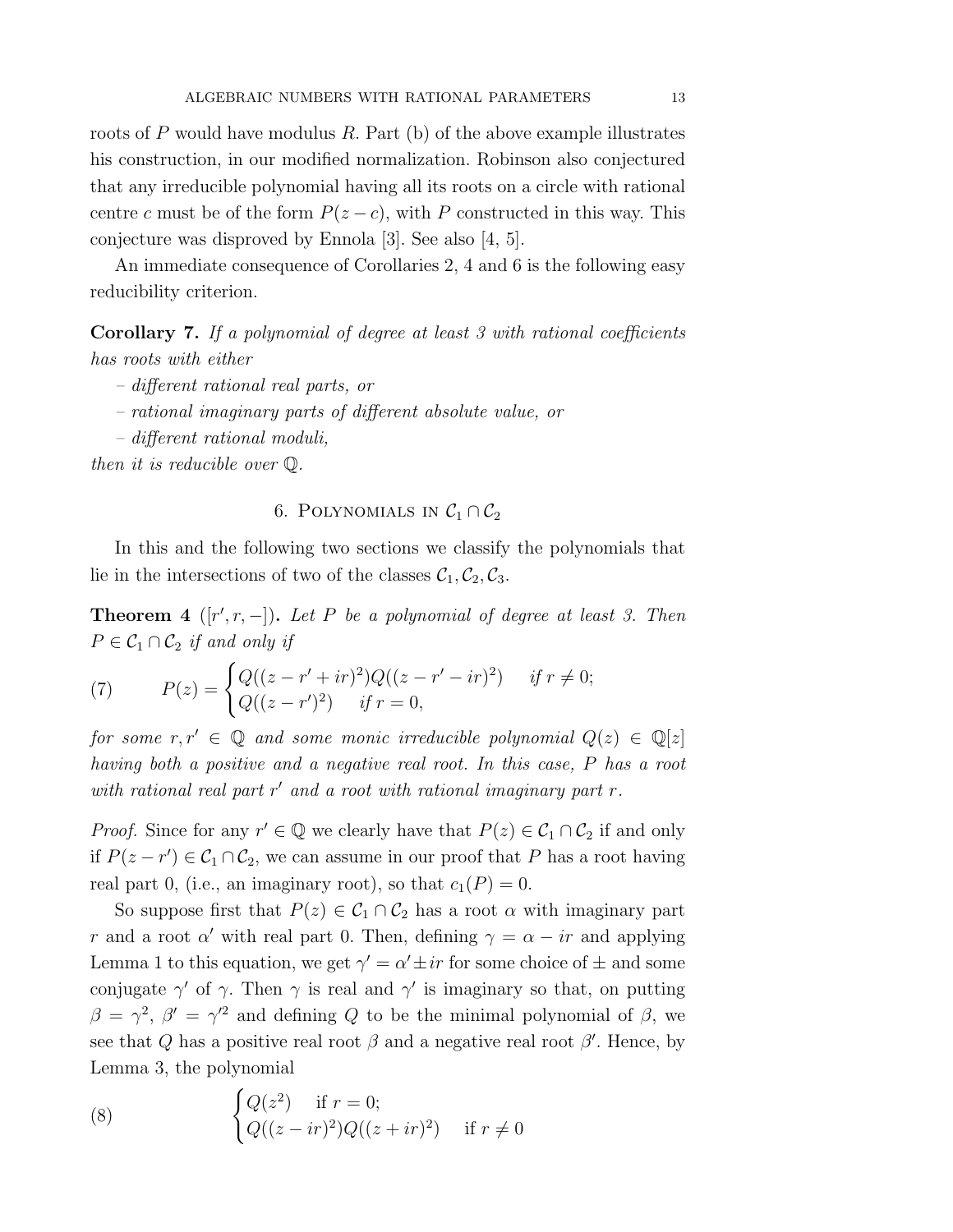is irreducible. But  $\alpha$  is a root of this polynomial, and hence it is the minimal polynomial of  $\alpha$ .

Conversely, given a monic irreducible polynomial Q having a positive real root,  $\beta$  say, and a negative real root,  $\beta'$  say, and a rational number r, and defining  $\alpha = \sqrt{\beta} + ir$ , we see that  $\alpha$  is a root of the polynomial given by (8). Again, because this polynomial is irreducible, by Lemma 3, it is the minimal polynomial of  $\alpha$ . Since  $\alpha$  has imaginary part r and an imaginary conjugate  $\alpha' = \pm \sqrt{\beta'} \pm ir$ , we see that the polynomial  $P(z)$  given by (8) belongs to  $\mathcal{C}_1 \cap \mathcal{C}_2$ .

Example 5 ([1, 1, -]). Let  $P(z) = z^8 - 8z^7 + 28z^6 - 56z^5 + 74z^4 - 72z^3 + 84z^2 -$ 88z+41, the minimal polynomial of  $1+i+\sqrt{1+\sqrt{2}}$ . Then  $Q(z) = z^2-2z-1$ , and P has four roots with real part 1, namely  $1 \pm i \pm \sqrt{1-\sqrt{2}}$ , and two roots with imaginary part 1, namely  $1 \pm \sqrt{1 + \sqrt{2}} + i$ . So  $P \in C_1 \cap C_2$ .

# 7. POLYNOMIALS IN  $C_1 \cap C_3$

In order to classify the polynomials that lie in both  $C_1$  and  $C_3$ , we begin with a general characterization.

**Theorem 5.** Let  $P \in C_1 \cap C_3$  have degree at least 3. Then either  $c_1(P)=0$ or  $c_1(P) = \pm \frac{1}{2} c_3(P)$ .

*Proof.* Suppose that  $P \in C_1 \cap C_3$  is of degree at least 3, has a root  $\beta$  with rational real part  $r'$  and a root with rational modulus  $R$ . We need to prove that  $r' = 0$  or  $|r'| = R/2$ . Now  $P(\pm Rz)$  has  $\pm \beta/R$  as a root with rational real part  $\pm r'/R$  and also has a root of modulus 1. Define Q to be the polynomial corresponding to the choice of sign that gives rise to a root  $\alpha$ with nonnegative real part  $r := |r'|/R$ . We complete the proof by showing that  $r = 0$  or  $r = \frac{1}{2}$ .

We have  $\alpha + \overline{\alpha} = 2r$  and  $\alpha_1 \overline{\alpha_1} = 1$ . It follows from Lemma 1 that for every conjugate  $\alpha'$  of  $\alpha$ , both  $2r - \alpha'$  and  $1/\alpha'$  are conjugates of  $\alpha$ . Consequently, the set  $S_\alpha$  of all Q-conjugates of  $\alpha$  is stable under the Möbius transformations  $z \mapsto 2r - z$  and  $z \mapsto 1/z$ . Since  $r \geq 0$ , these Möbius transformations generate the subgroup  $H_{2r}$  of G defined above. Now, if  $H_{2r}$ were infinite, then, as the  $H_{2r}$ -orbit of  $\alpha$  is finite,  $\alpha$  would have to be a fixed point of some  $h \in H_{2r}$ . But this implies that  $\alpha$  and consequently Q has degree at most 2 over  $\mathbb{Q}$ , which is a contradiction. We conclude that  $H_{2r}$  is finite so that, by Lemma 4,  $2r = 0$  or  $2r = 1$ , as required.

By Theorem 5 we see that the polynomials of degree at least 3 in  $C_1 \cap C_3$ are split into two categories. There are those that have a purely imaginary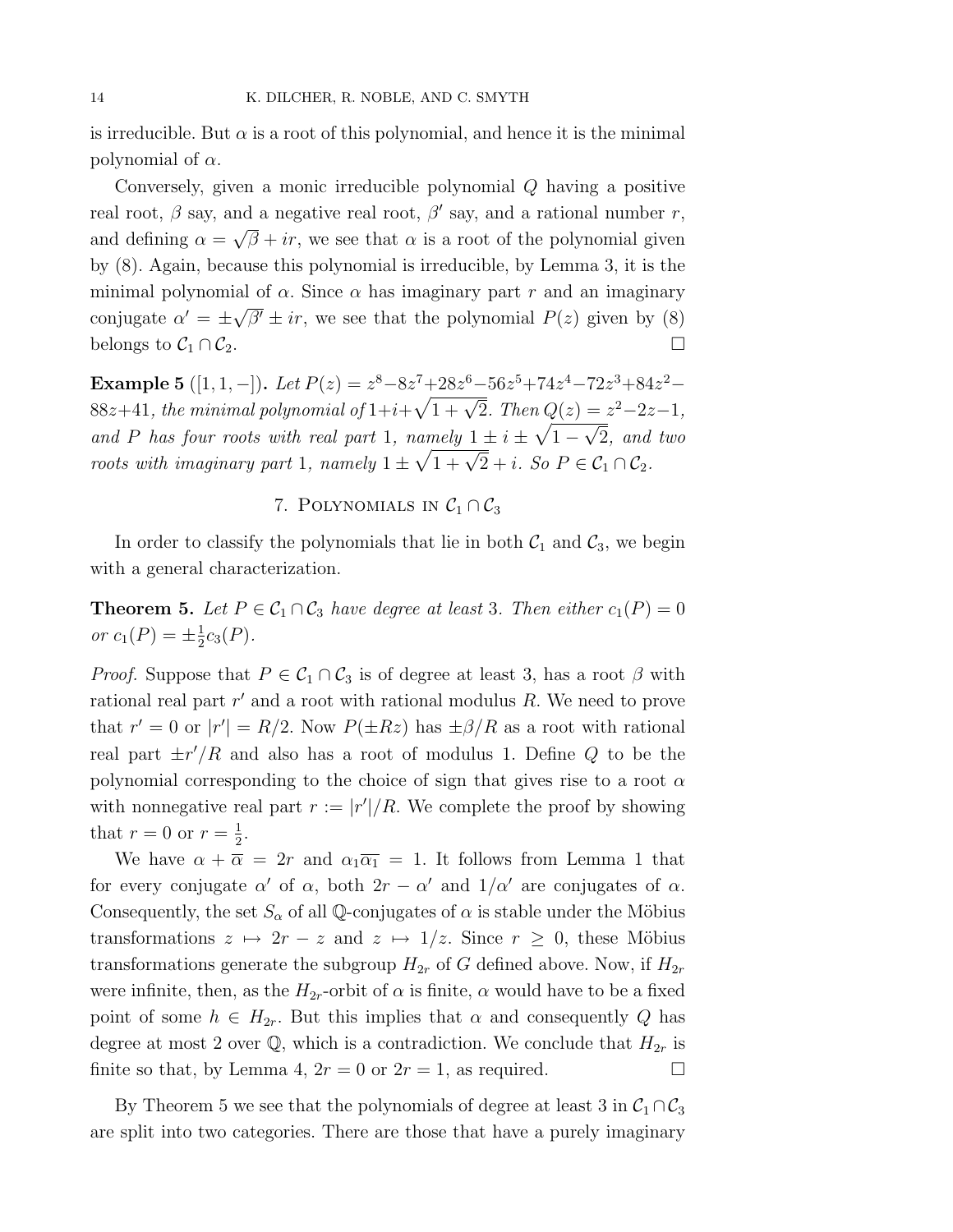root  $(c_1(P) = 0)$ , and then there are those having roots with rational real part equal to plus or minus one half of the rational modulus of their roots  $(c_1(P) = \pm \frac{1}{2}c_3(P))$ . The next result characterizes the polynomials of the first variety.

**Theorem 6** ([0, -, R]). Let P be a polynomial of degree at least 3. Then  $P \in$  $C_1 \cap C_3$  and has a purely imaginary root if and only if  $P(z)=(Rz)^{2n}Q((z/R+\sqrt{z}))$  $R(z)^2$  for some positive  $R \in \mathbb{Q}$  and monic irreducible  $Q(z) \in \mathbb{Q}[z]$  of degree n having a real root in the interval  $(0, 4)$  as well as a negative real root. In this case, P has a root with rational modulus R.

*Proof.* First let  $P \in C_1 \cap C_3$  be of degree at least 3 and have a purely imaginary root. As in the proof of Theorem 5, we may suppose that  $P$  has a purely imaginary root  $\alpha$ , as well as a root  $\alpha_1$  with modulus 1. We then need to prove that

$$
P(z) = z^{2n} Q((z+1/z)^2)
$$

for some polynomial  $Q$  as in the statement of the theorem. Define

$$
s_0(z) = 2 + \frac{1}{2} \sum_{h \in H_0} h^2 = \left(z + \frac{1}{z}\right)^2
$$

(see Lemma 4),  $\beta = s_0(\alpha)$  and let Q be the minimal polynomial of  $\beta$ . Since  $\alpha$  satisfies the polynomial

(9) 
$$
z^4 + (2 - \beta)z^2 + 1 \in \mathbb{Q}(\beta)[z],
$$

we see that  $[\mathbb{Q}(\alpha):\mathbb{Q}(\beta)]\leq 4$ . Thus

(10) 
$$
[\mathbb{Q}(\alpha) : \mathbb{Q}] = [\mathbb{Q}(\alpha) : \mathbb{Q}(\beta)][\mathbb{Q}(\beta) : \mathbb{Q}] \leq 4n,
$$

where *n* is the degree of Q, so that  $\alpha$  has at most 4*n* conjugates over Q. But, since  $s_0(\alpha)$  is H<sub>0</sub>-invariant, we see that  $\beta$  is realized as  $s_0(z)$  for all four of  $z = \alpha, -\alpha, 1/\alpha$  and  $-1/\alpha$ . Thus each conjugate of  $\beta$  corresponds to at least 4 conjugates of  $\alpha$ . It follows that  $\alpha$  has at least 4n conjugates over  $\mathbb Q$  so that, in fact, we have equality in (10). Since  $\alpha$  is a root of the polynomial  $z^{2n}Q((z+1/z)^2)$ , we can conclude by degree consideration that

$$
P(z) = z^{2n} Q((z + 1/z)^2).
$$

Now,  $Q$  is monic and irreducible. Further, as  $\alpha$  is purely imaginary, we see that it has  $\beta$  as a real negative root. Finally, as  $|\alpha_1|=1$ , we see that it has  $(\alpha_1 + 1/\alpha_1)^2 = 4\Re(\alpha_1)^2$  as a real positive root lying in the interval  $(0, 4)$ .

Conversely, we may suppose that  $R = 1$  so that we are reduced to proving that for a monic irreducible polynomial  $Q(z) \in \mathbb{Q}[z]$  of degree *n* having a real negative root  $\beta$ , as well as a real positive root  $\beta'$  lying in the interval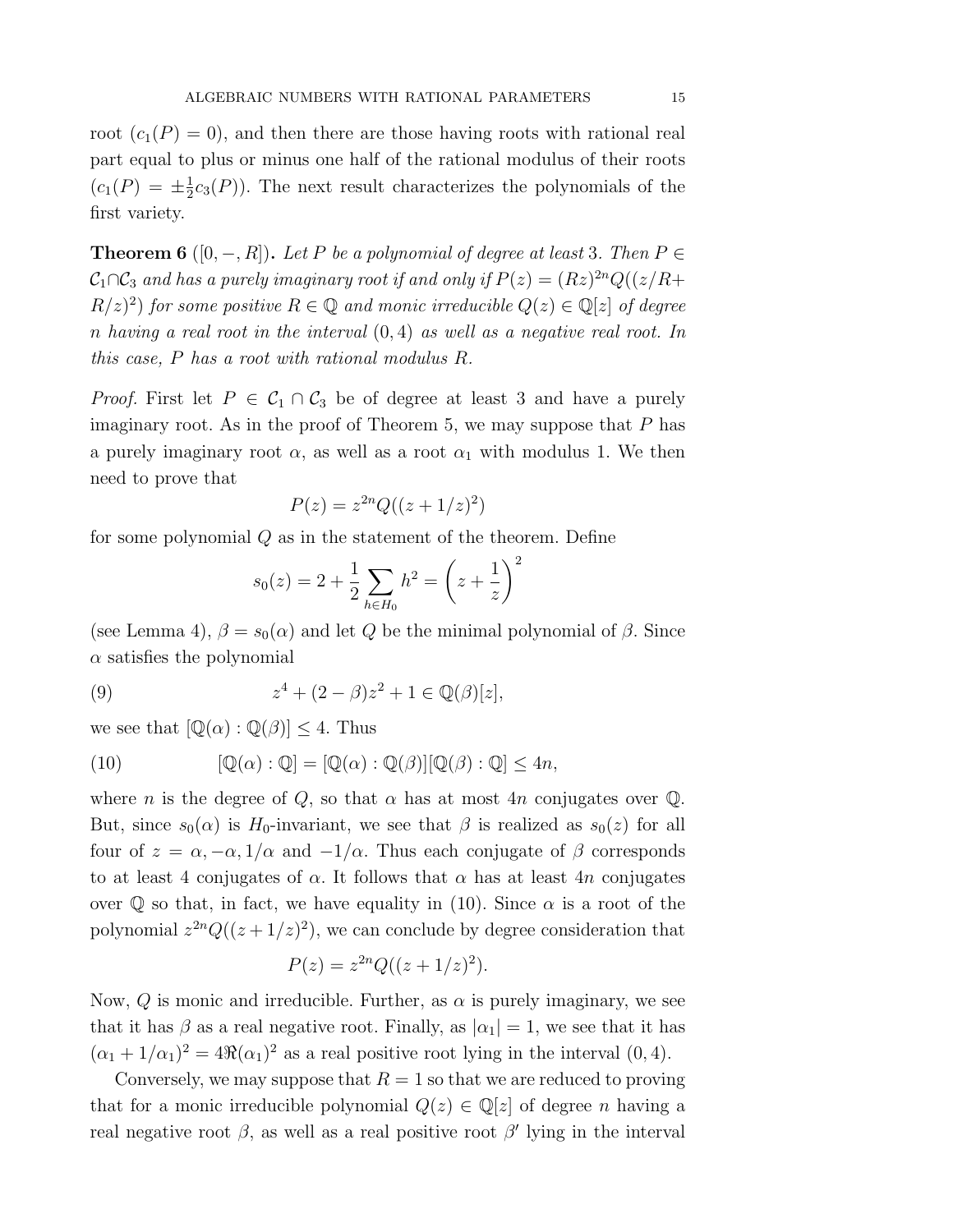(0, 4), the polynomial  $P(z) = z^{2n}Q((z + 1/z)^2)$  lies in  $C_1 \cap C_3$  and has a purely imaginary root. Since  $\beta < 0$ , the equation  $(z + 1/z)^2 = \beta$  has purely imaginary roots. Similarly, since  $\beta' \in (0, 4)$ , the equation  $(z + 1/z)^2 = \beta'$ has nonreal roots of modulus 1. As these are roots of P and P is monic, the proof will be complete as soon as we verify that  $P$  is irreducible. To this end, let  $(\alpha+1/\alpha)^2 = \beta$  and  $(\alpha_1+1/\alpha_1)^2 = \beta'$  so that  $\alpha$  is a purely imaginary root of P and  $\alpha_1$  is a nonreal root of P of modulus 1. It is enough to verify that  $deg_{\mathbb{Q}}(\alpha) = 4n$ . Since  $\sqrt{\beta} \notin \mathbb{R}$  and  $\mathbb{Q}(\beta)$  is a real field,  $[\mathbb{Q}(\sqrt{\beta}) : \mathbb{Q}(\beta)] = 2$ . Also, if  $\alpha$  were to lie in  $\mathbb{Q}(\sqrt{\beta})$ , we would be able to apply a suitable  $\mathbb{Q}$ embedding that maps  $\beta$  to  $\beta'$  to obtain  $\alpha_1 \in \mathbb{Q}(\sqrt{\beta'}) \subseteq \mathbb{R}$ . This would contradict the fact that  $\alpha_1$  is nonreal. As  $\alpha$  is of degree at most 2 over  $\mathbb{Q}(\sqrt{\beta})$ , we can conclude that  $[\mathbb{Q}(\alpha):\mathbb{Q}(\sqrt{\beta})]=2$ . We therefore have

$$
\deg_{\mathbb{Q}}(\alpha) = [\mathbb{Q}(\alpha) : \mathbb{Q}] = [\mathbb{Q}(\alpha) : \mathbb{Q}(\sqrt{\beta})][\mathbb{Q}(\sqrt{\beta}) : \mathbb{Q}(\beta)][\mathbb{Q}(\beta) : \mathbb{Q}]
$$
  
= 2 \cdot 2 \cdot n = 4n,

as required.  $\Box$ 

We illustrate Theorem 6 with the following example.

**Example 6** ([0, -, 2]). Let  $Q(z) = z^2 - 2z - 1$ , with roots  $1 \pm \sqrt{2}$ , one of which is negative, while the other one lies in  $(0, 4)$ . Then  $P(z) = (2z)^4 Q((\frac{z}{2} +$  $(z^2(z)^2) = z^8 + 8z^6 + 16z^4 + 128z^2 + 256$  is irreducible, has four purely imaginary roots (and so of rational real part), namely  $i(\pm\sqrt{-1+\sqrt{2}} \pm \sqrt{3+\sqrt{2}})$ , and four roots of modulus 2, namely  $\pm\sqrt{1+\sqrt{2}} \pm i\sqrt{3-\sqrt{2}}$ . So  $P \in C_1 \cap C_3$ .

When we try to classify the second type of polynomials in  $C_1 \cap C_3$ , we cannot guarantee the irreducibility of the characterizing polynomials. Indeed, Example 8 below shows that reducibility can occur. (In general, reducibility of polynomials is a difficult subject, as Schinzel's comprehensive treatise  $[10]$  shows.)

**Theorem 7** ( $[\pm \frac{R}{2}, -, R]$ ). Let P be a polynomial of degree at least 3. Then  $P \in C_1 \cap C_3$  and  $c_1(P) = \pm \frac{1}{2}c_3(P)$  if and only if P is irreducible and  $P(z)$ or  $P(-z)$  is given by

(11) 
$$
(Rz)^{2n}(z-R)^{2n}Q(\ell(z/R)^2)
$$

for some positive  $R \in \mathbb{Q}$  and monic irreducible polynomial  $Q(z) \in \mathbb{Q}[z]$  of degree n that has a negative real root, where  $\ell$  is given by (3). In this case, P has a root with rational modulus R.

*Proof.* First, let  $P \in C_1 \cap C_3$  be of degree at least 3 and such that  $c_1(P)$  =  $\pm \frac{1}{2} c_3(P)$ . As in the proofs of Theorems 5 and 6, we may suppose that P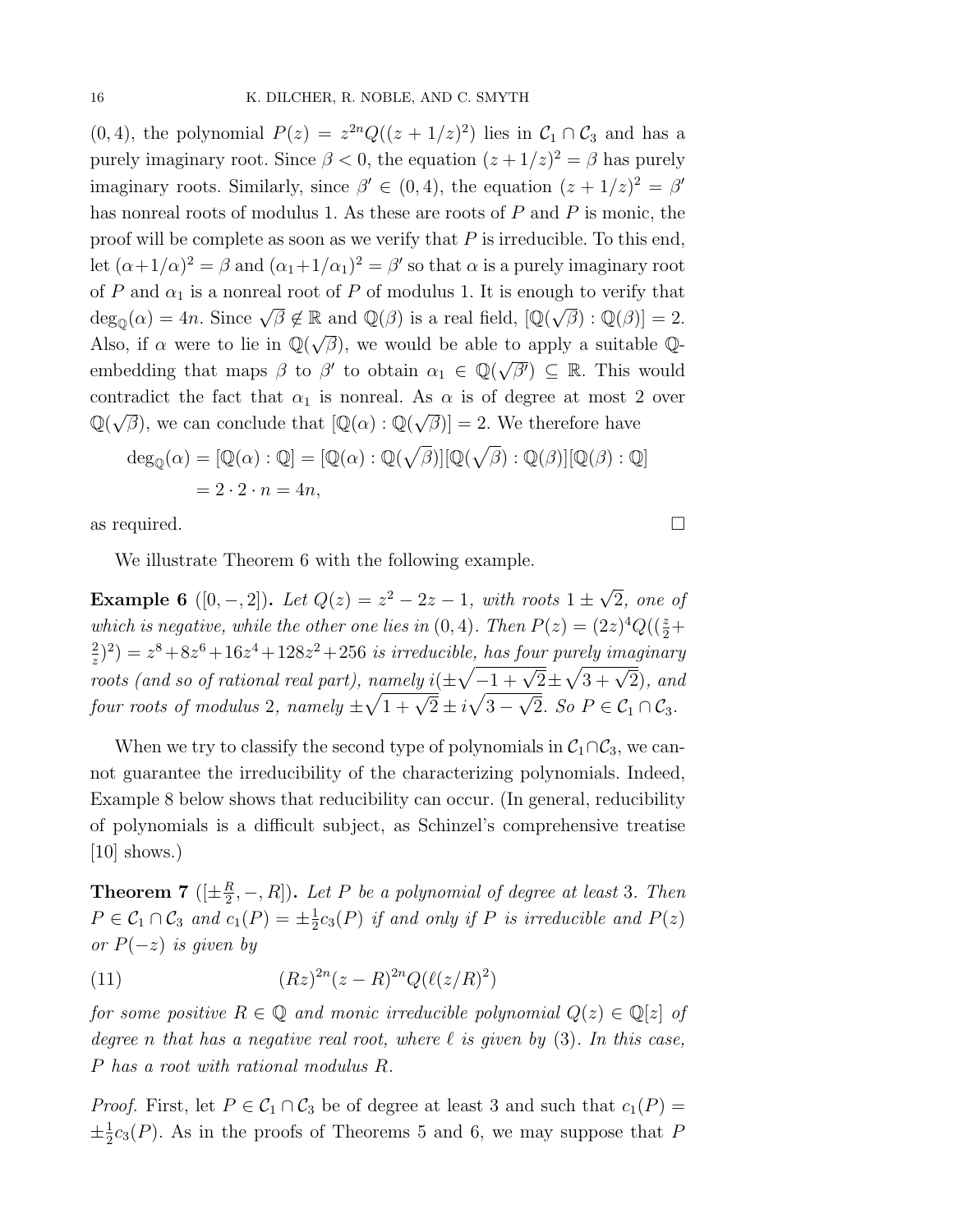has a root  $\alpha$  with rational real part  $\frac{1}{2}$ , as well as a root  $\alpha_1$  of modulus 1. It is sufficient to prove that

$$
P(z) = z^{2n}(z-1)^{2n}Q(\ell(z)^2)
$$

for some monic irreducible polynomial  $Q(z) \in \mathbb{Q}[z]$  of degree *n* that has a negative real root. Define

$$
s_1(z) = -\frac{21}{4} + \frac{1}{2} \sum_{h \in H_1} h^2 = \ell(z)^2
$$

(see Lemma 4),  $\beta = s_1(\alpha)$  and Q to be the minimal polynomial of  $\beta$ . Since the image under  $s_1$  of the line  $\Re(z) = \frac{1}{2}$  is the interval  $(-\infty, 0)$ , we see that Q has  $\beta$  as a negative real root. Since Q is both monic and irreducible, we are reduced to proving that

$$
P(z) = z^{2n}(z-1)^{2n}Q(\ell(z)^{2}).
$$

As usual, we will prove the equality by degree considerations. In this case, we have to show that  $[\mathbb{Q}(\alpha) : \mathbb{Q}] = 6n$ . Since the equation  $\ell(\alpha)^2 = \beta$  provides a degree 6 polynomial over  $\mathbb{Q}(\beta)$  satisfied by  $\alpha$ , we see that the index in question is at most  $6\mathbb{Q}(\beta)$ :  $\mathbb{Q}=\mathbb{G}n$ . On the other hand, since  $s_1(\alpha)$  is  $H_1$ -invariant, we see that  $\beta$  is realized as  $s_1(z)$  for each of the six values  $h(\alpha)$  as h runs through  $H_1$ . It follows that to each conjugate of  $\beta$ , we can associate 6 conjugates of  $\alpha$  so that  $\alpha$  has at least 6n conjugates. It follows that we have equality so that, as remarked above, the proof of this direction is complete.

Conversely, using the same substitutions as above, we are reduced to proving that for a monic irreducible polynomial  $Q(z) \in \mathbb{Q}[z]$  of degree n having a real negative root, the polynomial  $P(z) = z^{2n}(z-1)^{2n}Q(\ell(z)^2)$  lies in  $C_1 \cap C_3$  and has a root with real part  $\frac{1}{2}$ , as well as a root with modulus 1, provided it is irreducible. Since we are assuming irreducibility, and P is monic, we are reduced to proving that it has a root with real part  $\frac{1}{2}$  as well as a root with modulus 1. But if  $\beta$  is a negative real root of  $Q$ , then  $\ell(z)^2 = \beta$  has a root  $\alpha$  with real part equal to  $\frac{1}{2}$ , and, in fact, all roots are given by  $h(\alpha)$  for  $h \in H_1$ . Since two of the  $h(\alpha)$  lie on the unit circle, we also have a root of  $\ell(z)^2 = \beta$  on the unit circle. It follows that P has roots of the desired form.  $\Box$ 

The following example illustrates Theorem 7.

**Example 7** ([ $\pm \frac{1}{2}$ , -, 1]). Let  $Q(z) = z + 23/4$ , and  $P(z) = z^2(z-1)^2 Q(\ell(z)^2)$  $z = z^6 - 3z^5 + 5z^4 - 5z^3 + 5z^2 - 3z + 1$ . Then P is irreducible and has two roots with real part  $\frac{1}{2}$  and two roots of modulus 1. If we replace z by  $-z$ , we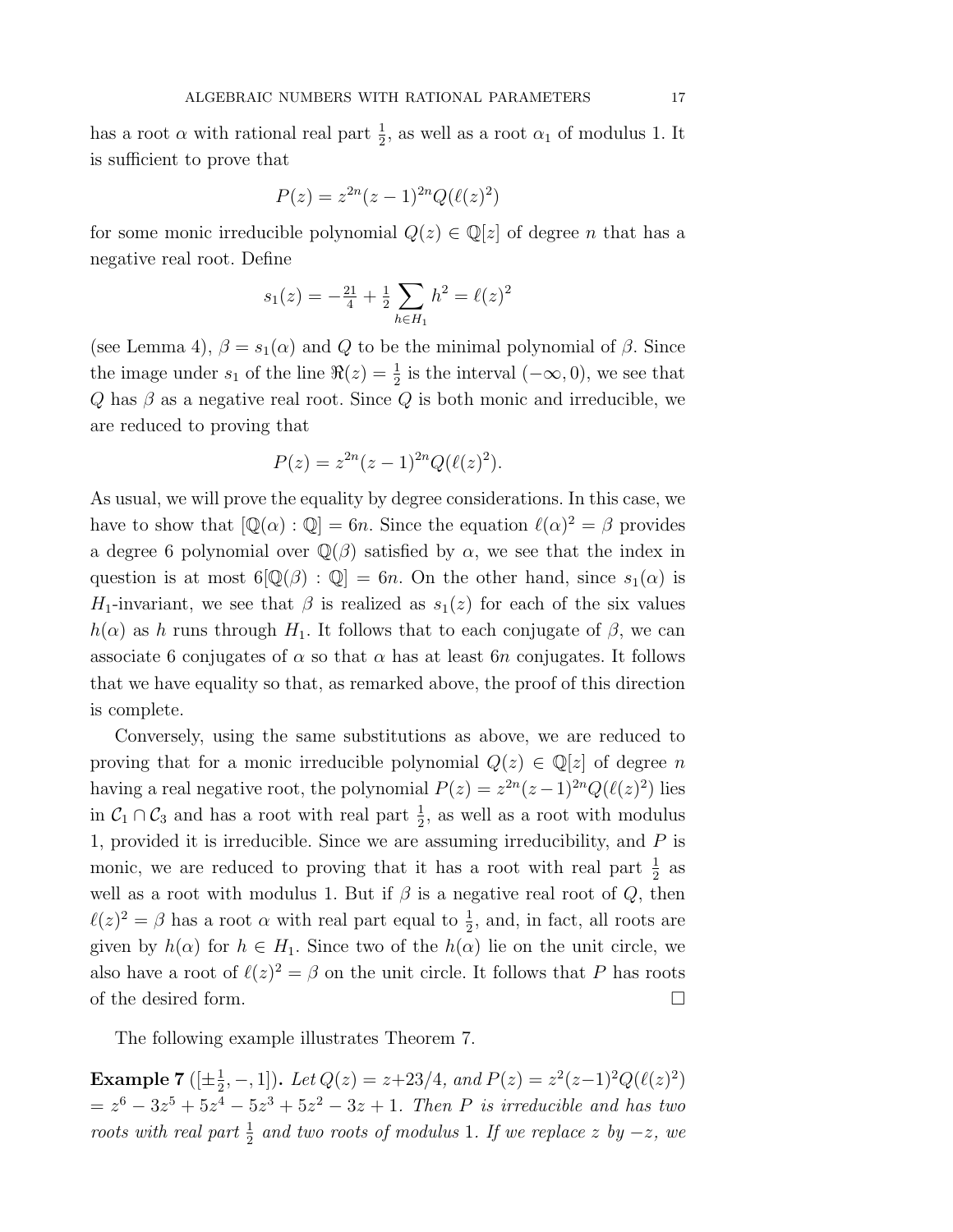get an example with zeros having real part  $-\frac{1}{2}$ . Hence in both cases we have again  $P \in C_1 \cap C_3$ .

We now discuss the possible reducibility of the polynomial  $P$  given by (11). As above, we can restrict our attention to the case  $R = 1$  and P having a root  $\alpha$  with real part  $\frac{1}{2}$ . Then

$$
P(z) = z^{2n}(z-1)^{2n}Q(\ell(z)^2),
$$

where  $Q(z) \in \mathbb{Q}[z]$  is a monic irreducible polynomial of degree *n* having a negative real root  $\beta = \ell(\alpha)^2 = s_1(\alpha)$ . Now, all six roots of  $s_1(z) = \beta$  define the same extension field  $\mathbb{Q}(\alpha)$  of  $\mathbb{Q}(\beta)$ . This is because for any other root  $\alpha'$ , we have  $\alpha' = h(\alpha)$  for some  $h \in H_1$ . We examine the various possibilities for the degree  $[\mathbb{Q}(\alpha):\mathbb{Q}(\beta)]$ . We first note that the index must be a positive divisor of 6 since each of the  $h(\alpha)$  must have the same degree over  $\mathbb{Q}(\beta)$ and they satisfy a polynomial of degree 6. Since  $\alpha$  has rational real part but is itself irrational,  $\alpha$  must be nonreal. Since  $\mathbb{Q}(\beta)$  is a real field, we see that  $\alpha \notin \mathbb{Q}(\beta)$  so that the index in question cannot equal 1. It cannot be equal to 3 either, as we now show. If the index in question were equal to 3, then the minimal polynomial of  $\alpha$  over  $\mathbb{Q}(\beta)$  would have degree 3 and consequently a real root. This root must be equal to one of the  $h(\alpha)$  as h runs through  $H_1$ . However, these values consist of the two points  $\alpha$ , 1 –  $\alpha$  on the line  $\Re(z) = \frac{1}{2}$ , the two points  $1/\alpha$  and  $1/(1-\alpha)$  on the circle  $|z-1|=1$ and the two points  $\alpha/(\alpha-1)$  and  $(\alpha-1)/\alpha$  on the circle  $|z|=1$ . The real root would then have to be one of the real points on these curves, which are  $-1, 0, \frac{1}{2}, 1$  or 2. Since all of these values are rational, this is impossible. We conclude that  $[\mathbb{Q}(\alpha):\mathbb{Q}(\beta)]=2$  or 6. We have irreducibility in case the index is 6 and so the reducible case corresponds to  $[\mathbb{Q}(\alpha) : \mathbb{Q}(\beta)] = 2$ .

The following is an example of the occurrence of reducibility.

**Example 8.** Let  $\alpha = \frac{1}{2} + i \sqrt[4]{t}$  for  $t \in \mathbb{N}$  square-free. Then we have

$$
\beta = s_1(\alpha) = \ell(\alpha)^2 = -\frac{\sqrt{t}(9 + 4\sqrt{t})^2}{(1 + 4\sqrt{t})^2} \in \mathbb{Q}(\sqrt{t}).
$$

As  $[\mathbb{Q}(\sqrt{t}):\mathbb{Q}]=2$ , and  $\beta$  is irrational, we see that  $[\mathbb{Q}(\beta):\mathbb{Q}]=2$  so that  $\mathbb{Q}(\beta) = \mathbb{Q}(\sqrt{t})$ . Now, since  $\alpha$  is a root of the polynomial  $(z - \frac{1}{2})^2 + \sqrt{t} \in$  $\mathbb{Q}(\sqrt{t})[z]$ , we see that  $[\mathbb{Q}(\alpha):\mathbb{Q}(\sqrt{t})]\leq 2$ . In fact  $[\mathbb{Q}(\alpha):\mathbb{Q}(\sqrt{t})]=2$ , as  $\alpha$ is nonreal. Therefore,  $\alpha$  has degree 2 over  $\mathbb{Q}(\beta)$  so that, taking  $Q(z) \in \mathbb{Q}[z]$ of degree n to be the minimal polynomial of  $\beta$ , the polynomial P given by

$$
P(z) = z^{2n}(z-1)^{2n}Q(\ell(z)^2)
$$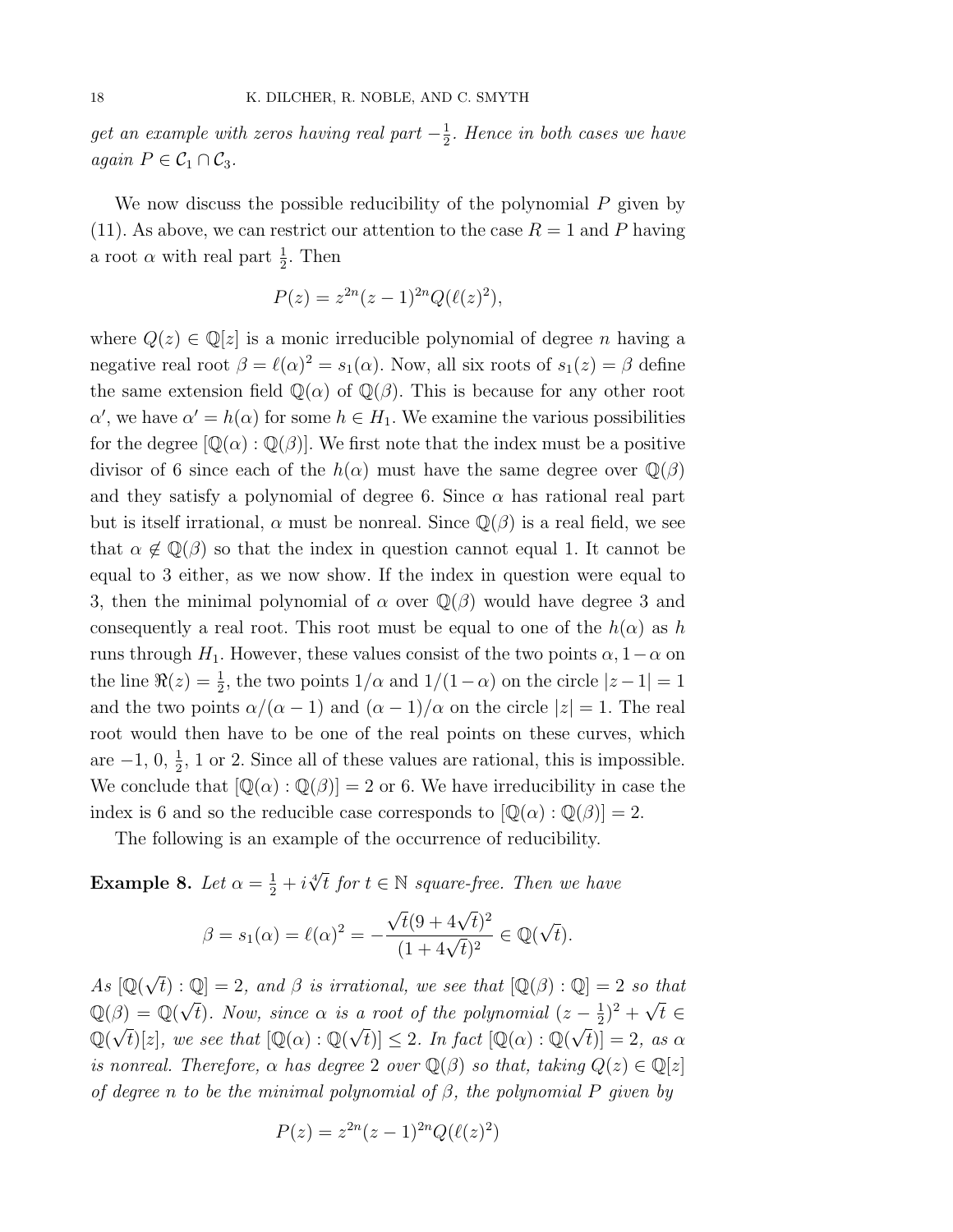is reducible. In fact, calculation shows that

$$
Q(z) = z2 + \frac{128t(16t - 9)}{(16t - 1)^{2}}z - \frac{t(16t - 81)^{2}}{(16t - 1)^{2}},
$$

and

$$
P(z) = z4(z - 1)4Q(\ell(z)2) = \frac{1}{16(16t - 1)2}P_1(z)P_2(z)P_3(z),
$$

where

$$
P_1(z) = (16t - 1)z^4 + 8z^3 - 24z^2 + 32z - 16;
$$
  
\n
$$
P_2(z) = (16t - 1)z^4 - (64t + 4)z^3 + (96t - 6)z^2 - (64t + 4)z + 16t - 1;
$$
  
\n
$$
P_3(z) = 16z^4 - 32z^3 + 24z^2 - 8z - 16t + 1.
$$

The minimal polymomial of  $\alpha$  is  $\frac{1}{16}P_3$ .

## 8. POLYNOMIALS IN  $C_2 \cap C_3$

In a similar way to Section 7 we begin the classification of the polynomials in  $C_2 \cap C_3$  with a general result.

**Theorem 8.** Let  $P \in C_2 \cap C_3$  have degree at least 3. Then either  $c_2(P)=0$ or  $c_2(P) = \frac{1}{2}c_3(P)$ .

*Proof.* Assume the hypotheses, let  $\alpha$  be a root of P with rational imaginary part r' and  $\alpha_1$  be a root of P with rational modulus R. Then the minimal polynomial  $P_1$  of i $\alpha$  has a root i $\alpha$  with rational real part  $-r'$  and the root  $i\alpha_1$  with rational modulus R. It follows that  $P_1$  lies in  $C_1 \cap C_3$  so that, by Theorem 5, we have either  $-r' = 0$  or  $-r' = \pm R/2$ . The result follows.  $\Box$ 

By Theorem 8 we see that the polynomials of degree at least 3 in  $\mathcal{C}_2 \cap \mathcal{C}_3$  are split into two families. There are those that have a real root  $(c_2(P) = 0)$ , and then there are those having roots with nonnegative rational imaginary part equal to one half of the rational modulus of their roots  $(c_2(P) = \frac{1}{2}c_3(P))$ . The next result characterizes the polynomials of the first family.

**Theorem 9** ( $[-, 0, R]$ ). Let P be a polynomial of degree at least 3. Then  $P \in C_2 \cap C_3$  and has a real root if and only if  $P(z)=(Rz)^nQ(z/R + R/z)$ for some positive  $R \in \mathbb{Q}$  and monic irreducible polynomial  $Q(z) \in \mathbb{Q}[z]$  of degree n having a real root inside the interval  $(-2, 2)$ , as well as a real root outside the interval  $(-2, 2)$ . In this case, P has a root with rational modulus R.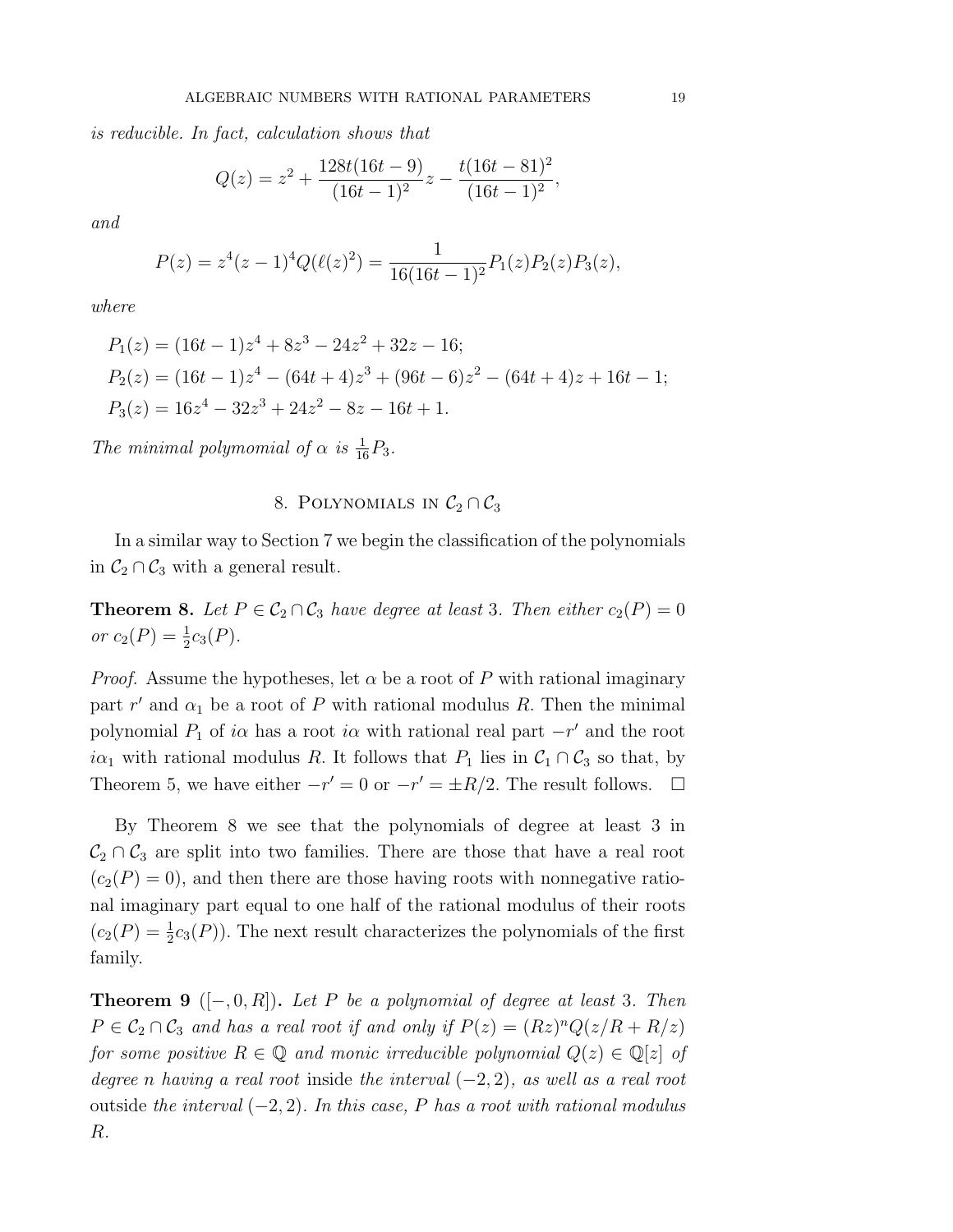*Proof.* First, let  $P \in C_2 \cap C_3$  be of degree at least 3 and have a real root. Suppose that P has a real root  $\alpha$  and a root  $\alpha_1$  of modulus R. By Theorem 3, we know that  $P$  can be written in the desired form, and that the resulting polynomial Q will have a root lying *inside* the interval  $(-2, 2)$ . In fact, from the proof of Theorem 3, we can take Q to be the minimal polynomial of  $\frac{\alpha_1}{R} + \frac{R}{\alpha_1} \in (-2, 2)$ . Since Q is then also the minimal polynomial of  $\frac{\alpha}{R} + \frac{R}{\alpha}$ , which lies *outside* the interval  $(-2, 2)$ , Q also has a root lying outside this interval.

Conversely, we may suppose, as above, that  $R = 1$ . We are therefore reduced to proving that for a monic irreducible polynomial  $Q(z) \in \mathbb{Q}[z]$  of degree *n* having a root inside the interval  $(-2, 2)$  as well as a root outside this interval, the polynomial  $P$  given by

$$
P(z) = z^n Q(z + 1/z)
$$

lies in  $C_2 \cap C_3$  and has a real root. Suppose then that  $\beta \notin (-2, 2)$  and  $\beta' \in (-2, 2)$  are real roots of Q. The equation  $z + 1/z = \beta$  has a real root α which must then be a root of P. Also, the equation  $z + 1/z = β'$  has a complex root  $\alpha'$  of modulus 1 which must be a root of P. The result will then follow once we establish irreducibility. We will accomplish this by showing that the degree of  $\alpha'$  over Q is equal to 2n so that P has the correct degree to be the minimal polynomial of  $\alpha'$  and therefore be irreducible. Since  $\alpha'$  is nonreal and  $\mathbb{Q}(\beta')$  is a real field, we see that  $\alpha' \notin$  $\mathbb{Q}(\beta')$ . Consequently,  $[\mathbb{Q}(\alpha') : \mathbb{Q}(\beta')] \geq 2$ . On the other hand,  $\alpha'$  satisfies the polynomial  $z^2 - \beta' z + 1 \in \mathbb{Q}(\beta')[z]$  so that  $[\mathbb{Q}(\alpha') : \mathbb{Q}(\beta')] \leq 2$ . We therefore have equality, so that

$$
[\mathbb{Q}(\alpha') : \mathbb{Q}] = [\mathbb{Q}(\alpha') : \mathbb{Q}(\beta')][\mathbb{Q}(\beta') : \mathbb{Q}] = 2[\mathbb{Q}(\beta') : \mathbb{Q}] = 2n,
$$

as required.

Theorem 9 is illustrated by the following example.

**Example 9** ([-, 0, 2]). Let  $Q(z) = z^2-2z-1$ , with roots  $1\pm\sqrt{2}$ , one of which lies in  $(-2, 2)$ , while the other one does not. Then  $P(z) = (2z)^2 Q(\frac{z}{2} + \frac{2}{z}) =$  $z^4 - 4z^3 + 4z^2 - 16z + 16$  is irreducible, has two real roots (and so of rational imaginary part), namely  $1 + \sqrt{2} \pm \sqrt{-1+2\sqrt{2}}$ , and two roots of modulus 2, namely  $1 - \sqrt{2} \pm i\sqrt{1+2\sqrt{2}}$ . Hence  $P \in C_2 \cap C_3$ .

When we try to classify the second type of polynomials in  $C_2 \cap C_3$ , as in the previous section we cannot guarantee the irreducibility of the characterizing polynomials, as Example 11 below shows.

$$
\qquad \qquad \Box
$$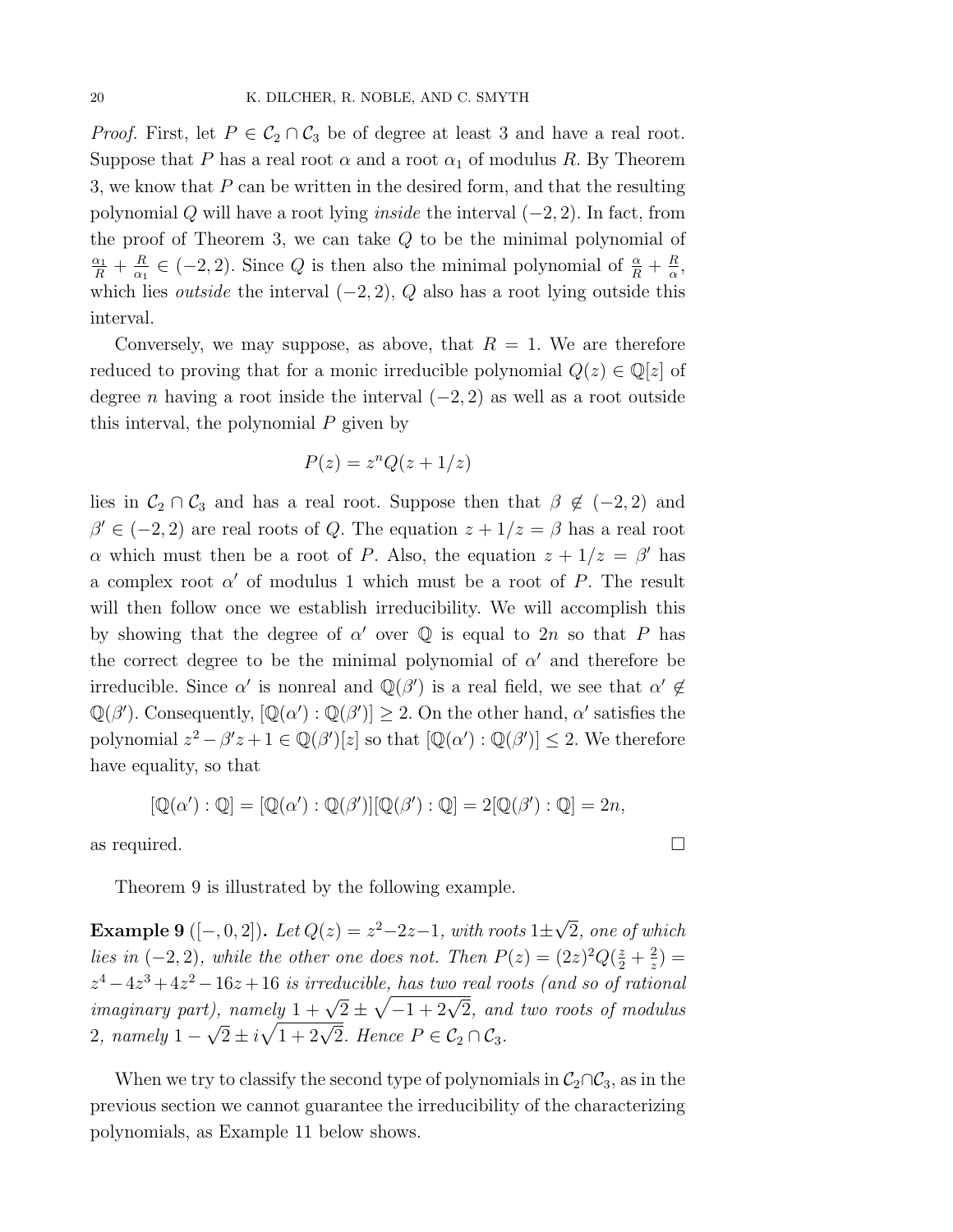**Theorem 10** ( $[-, \frac{R}{2}, R]$ ). Let P be a polynomial of degree at least 3. Then  $P \in \mathcal{C}_2 \cap \mathcal{C}_3$  and  $c_2(P) = \frac{1}{2}c_3(P)$  if and only if P is irreducible and has the form

(12) 
$$
P(z) = (Rz)^{2n}(z^2 + R^2)^n Q(-i\ell(iz/R))Q(i\ell(-iz/R))
$$

for some positive  $R \in \mathbb{Q}$  and monic irreducible polynomial  $Q(z) \in \mathbb{Q}[z]$  of degree n that has a nonzero real root, where  $\ell$  is given by (3). In this case, P has a root with rational modulus R.

*Proof.* First, let  $P \in C_2 \cap C_3$  be of degree at least 3 and such that  $c_2(P)$  =  $\frac{1}{2}c_3(P)$ . As above it is sufficient to assume that  $R = c_3(P) = 1$ . We then need to prove

(13) 
$$
P_1(z) = z^{2n}(z^2 + 1)^n Q(-i\ell(iz))Q(i\ell(-iz))
$$

for some monic irreducible polynomial  $Q(z) \in \mathbb{Q}[z]$  of degree *n* that has a nonzero real root. In order to prove  $(13)$ , we proceed as follows.

Write  $\alpha = \gamma + i/2$ , where  $\gamma$  is real and algebraic. Then  $\alpha^* = \gamma^* + \varepsilon i/2$  for some conjugate  $\gamma^*$  of  $\gamma$  and  $\varepsilon = \pm 1$ . Define  $H(z_1, z_2, z_3) = (z_1 + \varepsilon z_3/2)(z_2 \epsilon z_3/2$ ) − 1. Then  $H(\gamma^*, \overline{\gamma^*}, i) = 0$ . By Corollary 1, we see that to each conjugate  $\gamma'$  of  $\gamma$ , we can associate conjugates  $\gamma''$  and  $\gamma'''$  of  $\gamma$  such that

$$
(\gamma' + i/2)(\gamma'' - i/2) = 1;
$$
  

$$
(\gamma' - i/2)(\gamma''' + i/2) = 1.
$$

Solving these equations for  $\gamma''$  and  $\gamma'''$  yields  $\gamma'' = F(\gamma')$  and  $\gamma''' = F(\gamma')$ , where F is given by (4) and  $\overline{F}$  is its conjugate given by

$$
\overline{F}(z) = \frac{-\frac{i}{2}z + \frac{3}{4}}{z - \frac{i}{2}}.
$$

Therefore, both F and  $\overline{F}$  preserve the set of conjugates of  $\gamma$ . Now put

$$
f(w) = w + F(w) + \overline{F}(w) = \frac{w(w^{2} + \frac{9}{4})}{w^{2} + \frac{1}{4}},
$$

and define  $\beta = f(\gamma)$  and  $Q(z) \in \mathbb{Q}[z]$  to be the minimal polynomial of  $\beta$ . A calculation shows that  $F \circ F = \overline{F}$  and  $\overline{F} \circ F$  is the identity map. Thus  $f(F(z)) = f(z)$ . It can also be verified that  $f(z \pm i/2) = \mp i\ell(\pm iz)$  so that  $\alpha$  satisfies the numerator of  $Q(f(z+i/2))Q(f(z-i/2))$  which is the monic polynomial in  $\mathbb{Q}[z]$  given by

$$
z^{2n}(z^2+1)^nQ(-i\ell(iz))Q(i\ell(-iz)),
$$

where *n* is the degree of Q. Since Q has  $\beta$  as a nonzero real root, we are reduced to proving that  $\alpha$  has degree 6n over Q. Since  $\alpha = \gamma + i/2$  and  $\gamma$ is real, we have  $\deg_{\mathbb{Q}}(\alpha) = 2 \deg_{\mathbb{Q}}(\gamma) = 2[\mathbb{Q}(\gamma) : \mathbb{Q}(\beta)]n$ . We therefore need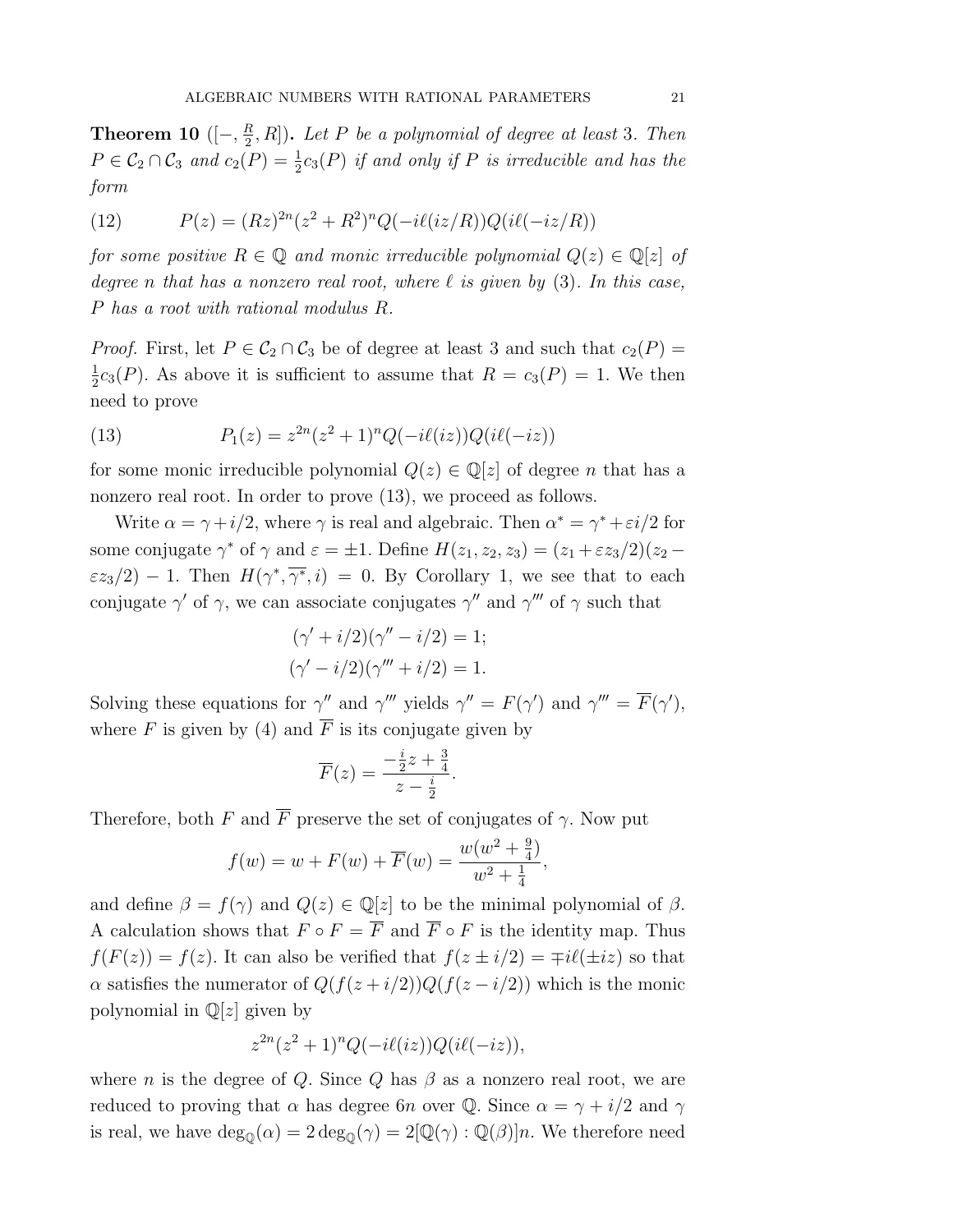to prove that  $\gamma$  has degree three over  $\mathbb{Q}(\beta)$ . Since  $\gamma$  satisfies the polynomial  $z^3 - \beta z^2 + \frac{9}{4}z - \frac{1}{4}\beta \in \mathbb{Q}(\beta)[z]$ , we see that the index in question is at most 3. Conversely,  $\beta$  is realized as  $f(z)$  for each of  $z = \gamma$ ,  $z = F(\gamma)$  and  $z = \overline{F}(\gamma)$ . It follows that each conjugate  $\beta'$  of  $\beta$  corresponds to at least 3 conjugates of  $\gamma$ . Therefore,  $[\mathbb{Q}(\gamma) : \mathbb{Q}(\beta)] \geq 3$ . We therefore have equality so that the proof of this direction is complete.

Conversely, we can suppose that  $R = 1$  so that P is given by

$$
P(z) = z^{2n}(z^2 + 1)^n Q(-i\ell(iz))Q(i\ell(-iz))
$$

for some monic irreducible polynomial  $Q(z) \in \mathbb{Q}[z]$  of degree *n* that has a nonzero real root β. Since P is monic, and we are assuming irreducibility, it suffices to show that P has a root  $\alpha^*$  of modulus 1 and a root  $\alpha$  with imaginary part  $\frac{1}{2}$ . We do this by verifying that  $i\ell(-iz) = \beta$  has roots of the desired form. If we square both sides, we obtain the equation  $\ell(-iz)^2 = -\beta^2$ . Since the right-hand side is negative, we know from the proof of Theorem 7 that this equation has six solutions for  $-iz$  given by  $h(\gamma)$  as h runs through  $H_1$  and  $\gamma$  has real part equal to  $\frac{1}{2}$ . Multiplying by *i* gives us six solutions for z, two of which have imaginary part equal to  $\frac{1}{2}$  and two of which lie on the unit circle.  $\Box$ 

The following example illustrates Theorem 10.

**Example 10** ( $[-, \frac{1}{2}, 1]$ ). Let  $Q(z) = z - 1$ , and, for  $\ell$  as defined in Theorem 10,

$$
P(z) = z2(z2 + 1)Q(-i\ell(iz))Q(i\ell(-iz))
$$
  
= z<sup>2</sup>(z<sup>2</sup> + 1)(-i\ell(iz) - 1)(i\ell(-iz) - 1)  
= z<sup>6</sup> - 2z<sup>5</sup> + (25/4)z<sup>4</sup> - 6z<sup>3</sup> + (25/4)z<sup>2</sup> - 2z + 1.

Then P is irreducible and has one root with imaginary part  $\frac{1}{2}$ , and two roots of modulus 1. Again  $P \in C_2 \cap C_3$ .

The next example shows that reducibility can occur in this situation as well. In fact, remarks similar to those immediately following Example 7 apply here too.

**Example 11.** Let  $\alpha = \sqrt[4]{t} + i/2$  for a square-free integer  $t > 1$ . Then we have

$$
\beta = s(\sqrt[4]{t}) = i\ell(-i\alpha) = \frac{\sqrt[4]{t}(9 + 4\sqrt{t})}{1 + 4\sqrt{t}},
$$

and  $\beta$  satisfies the polynomial

$$
Q(z) = z^4 - \frac{128t(16t - 9)}{(16t - 1)^2}z^2 - \frac{t(16t - 81)^2}{(16t - 1)^2} \in \mathbb{Q}[z].
$$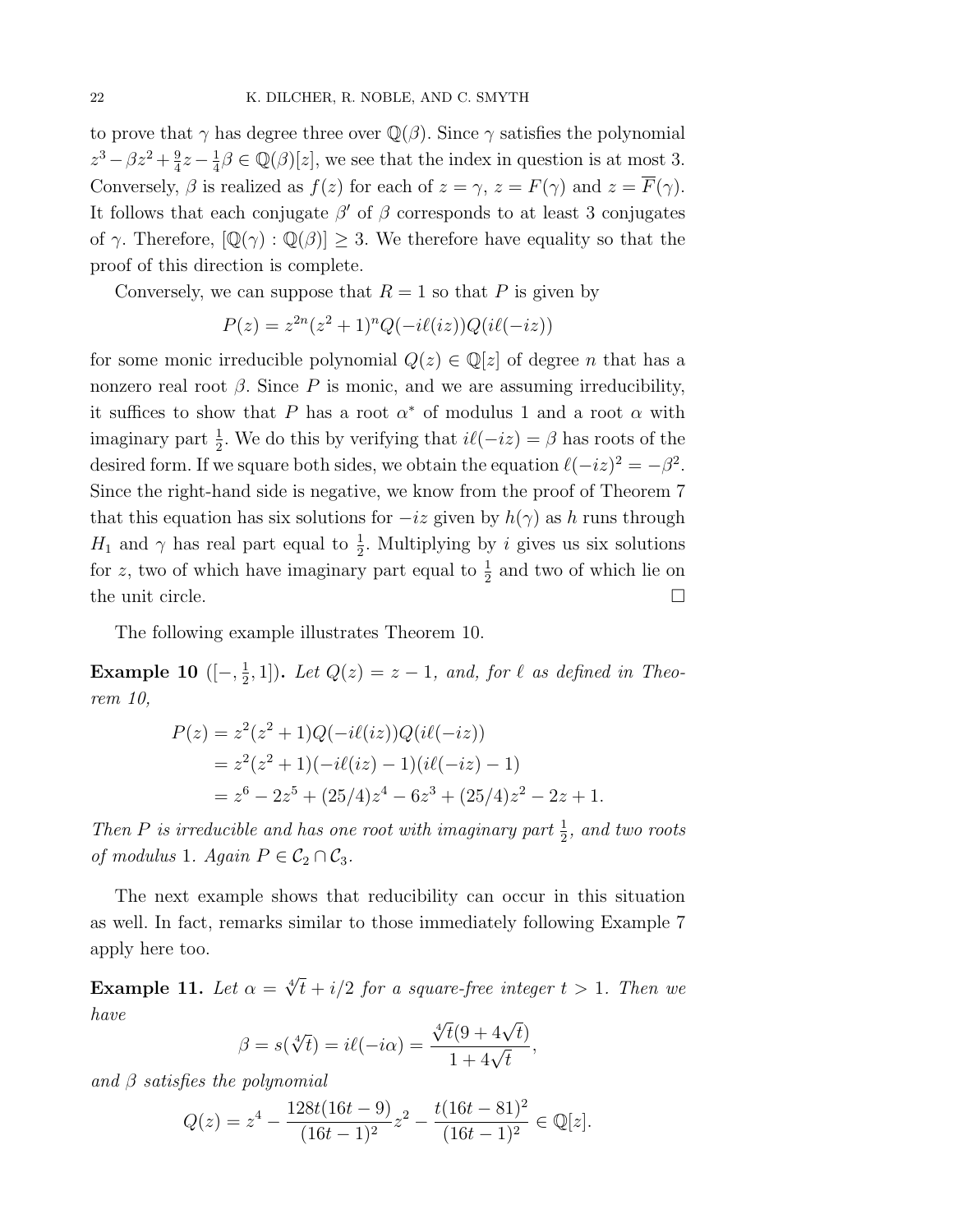The discriminant of Q (as a quadratic in  $z^2$ ) is  $4t(256t^2 + 736t + 81)^2$ , which for a square-free integer  $t > 1$  cannot be a perfect square. Hence Q is irreducible as a polynomial in  $z^2$  and thus in z, and is therefore the minimal polynomial of β. Note that  $\gamma = \sqrt[4]{t}$  has the same degree over Q as β, so that  $[\mathbb{Q}(\gamma) : \mathbb{Q}(\beta)] = 1$ . The fact that this index is not equal to 3 implies that we do in fact obtain a reducible polynomial P. Calculation using Maple shows that, in fact,

$$
P(z) = z^{8}(z^{2} + 1)^{4}Q(-i\ell(iz))Q(i\ell(-iz)) = \frac{1}{256(16t - 1)^{4}}P_{1}(z)P_{2}(z)P_{3}(z),
$$

where

$$
P_1(z) = (16t - 1)^2 z^8 + (768t + 16) z^6 - (512t - 96) z^4 + 256 z^2 + 256;
$$
  
\n
$$
P_2(z) = (16t - 1)^2 z^8 + (1024t^2 + 896t + 4) z^6 + (1536t^2 - 2240t + 6) z^4
$$
  
\n
$$
+ (1024t^2 + 896t + 4) z^2 + (16t - 1)^2;
$$
  
\n
$$
P_3(z) = 256z^8 + 256z^6 - (512t - 96) z^4 + (768t + 16) z^2 + (16t - 1)^2.
$$

The minimal polynomial of  $\alpha$  is  $\frac{1}{256}P_3$ .

# 9. POLYNOMIALS IN  $C_1 \cap C_2 \cap C_3$ .

In this final section we study polynomials that are simultaneously minimal polynomials for an algebraic number of rational real part, an algebraic number of rational imaginary part and an algebraic number of rational modulus.

We know from Theorems 5 and 8 that for  $P \in C_1 \cap C_2 \cap C_3$  of degree at least 3, we have  $c_1(P) = 0$  or  $c_1(P) = \pm \frac{1}{2} c_3(P)$  and  $c_2(P) = 0$  or  $c_2(P) = \frac{1}{2}c_3(P)$ . We now separate the four cases.

**Theorem 11** ([0, 0, R]). Let P be a polynomial of degree at least 3. Then  $P \in C_1 \cap C_2 \cap C_3$ , and has both a real root and a purely imaginary root if and only if P is of the form  $P(z)=(Rz)^{2n}Q((z/R + R/z)^2)$  for some positive  $R \in \mathbb{Q}$  and monic irreducible polynomial  $Q(z) \in \mathbb{Q}[z]$  of degree n that has a real root in each of the intervals  $(-\infty, 0), (0, 4), (4, \infty)$ . In this case, P has a root with rational modulus R.

*Proof.* Suppose first that  $P \in C_1 \cap C_2 \cap C_3$  and has both a real root and a purely imaginary root. Applying Theorem 6, we know that

$$
P(z) = (Rz)^{2n} Q((z/R + R/z)^2)
$$

for some positive  $R \in \mathbb{Q}$  and monic irreducible polynomial  $Q(z) \in \mathbb{Q}[z]$ of degree *n* that has a root in each of the intervals  $(-\infty, 0)$  and  $(0, 4)$ . We complete the proof of this direction by establishing that Q also has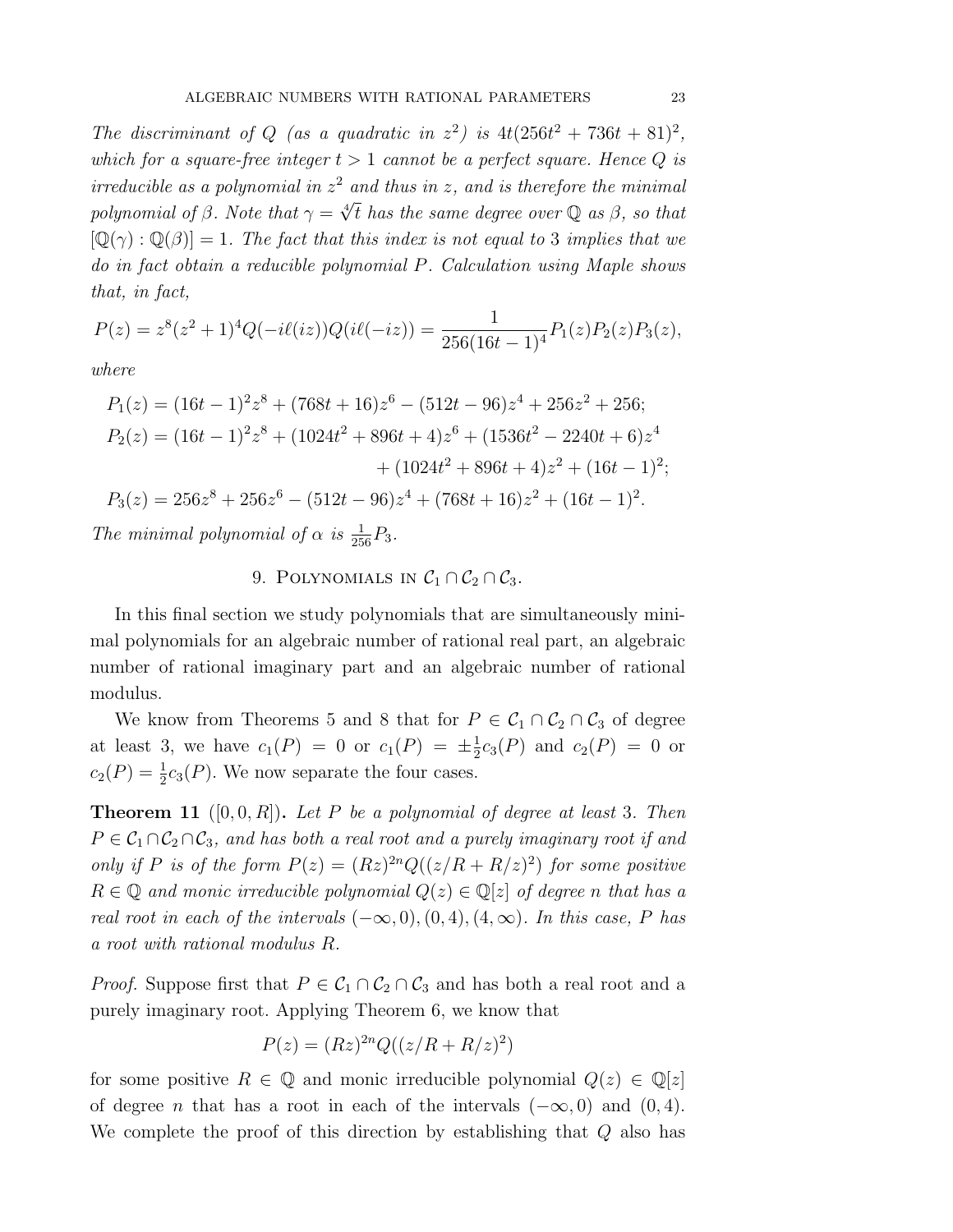a root in the interval  $(4,\infty)$ . But this follows from the hypothesis that  $Q((z/R + R/z)^2) = 0$  has a real root, which must be irrational, and therefore must correspond to a value of  $(z/R + R/z)^2$  that is greater than 4.

Conversely, suppose that  $P(z)=(Rz)^{2n}Q((z/R + R/z)^2)$  for some positive  $R \in \mathbb{Q}$  and monic irreducible polynomial  $Q(z) \in \mathbb{Q}[z]$  of degree n that has a real root in each of the intervals  $(-\infty, 0)$ ,  $(0, 4)$ ,  $(4, \infty)$ . Then, by Theorem 6, we know that  $P \in C_1 \cap C_3$ . All that is left to prove is that P has a real root. But this follows from the fact that for a root  $t > 4$  of  $Q$ , the equation  $(z/R + R/z)^2 = t$  has a real solution.

Theorem 11 is illustrated by the following example.

Example 12 ([0, 0, 1]). Let  $Q(z) = z^3 - 4z^2 - 4z + 8$ , with roots 2 +  $4\cos(2\pi k/7)$   $(k = 1, 2, 3)$ , which lie in the intervals  $(-\infty, 0), (0, 4), (4, \infty)$ , respectively. Then  $P(z) = z^6 Q((z + 1/z)^2) = z^{12} + 2z^{10} - 5z^8 - 4z^6 - 5z^4 +$  $2z^2+1$  is irreducible, has four imaginary roots (and so of rational real part), four real roots (and so of rational imaginary part), and four roots of modulus 1. Hence  $P \in C_1 \cap C_2 \cap C_3$ .

As in several cases in Sections 7 and 8, we cannot guarantee the irreducibility of the polynomial  $P$ . Further remarks on this can be found at the end of this section.

**Theorem 12** ([0,  $\frac{R}{2}$ , R]). Let P be a polynomial of degree at least 3. Then  $P \in C_1 \cap C_2 \cap C_3$  has a purely imaginary root and is such that  $c_2(P) = \frac{1}{2}c_3(P)$ if and only if P is irreducible and has the form

(14) 
$$
P(z) = (Rz)^{4n}(z^2 + R^2)^{2n}Q(-\ell(iz/R)^2)Q(-\ell(-iz/R)^2)
$$

for some positive  $R \in \mathbb{Q}$  and monic irreducible polynomial  $Q(z) \in \mathbb{Q}[z]$  of degree n that has both a real positive root and a real negative root, where  $\ell$ is given by  $(3)$ . In this case, P has a root with rational modulus R.

*Proof.* Suppose first that  $P \in C_1 \cap C_2 \cap C_3$  has a purely imaginary root and is such that  $c_2(P) = \frac{1}{2}c_3(P)$ . By Theorem 10, we know that P has the form

$$
P(z) = (Rz)^{2 \deg Q_1}(z^2 + R^2)^{\deg Q_1} Q_1(-i\ell(iz/R)) Q_1(i\ell(-iz/R))
$$

for some positive  $R \in \mathbb{Q}$  and monic irreducible polynomial  $Q_1(z) \in \mathbb{Q}[z]$ that has a nonzero real root  $\beta$ . By hypothesis,  $P(i\gamma) = 0$  for some irrational  $\gamma \in \mathbb{R}$ . It follows that one of  $-i\ell(-\gamma/R)$  and  $i\ell(\gamma/R)$  is a root of  $Q_1$ . In any case,  $Q_1$  has a purely imaginary root. Since its negative must also be a root of  $Q_1$ , we see from Lemma 2 that  $Q_1(z) = Q(z^2)$  for some monic irreducible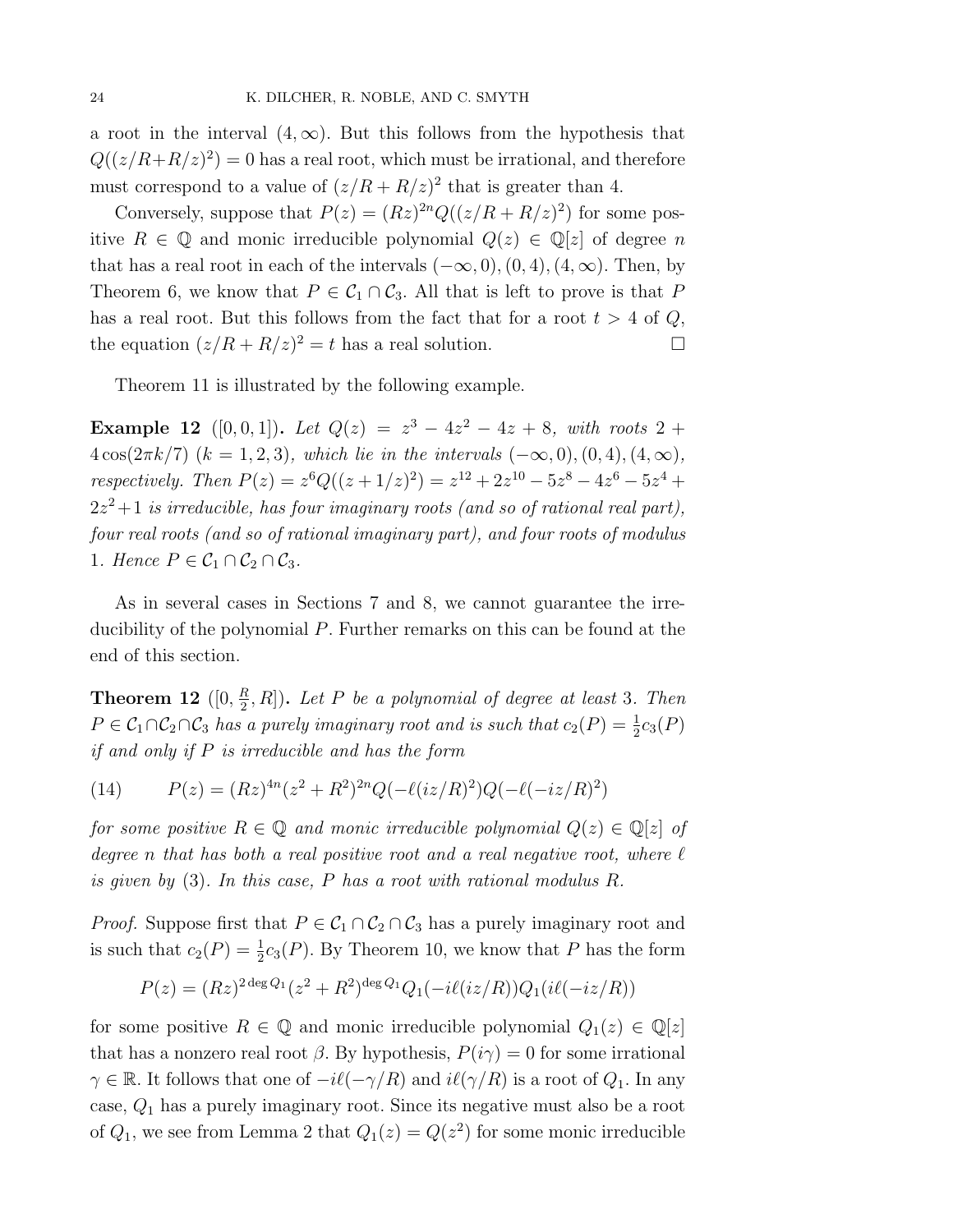polynomial  $Q(z) \in \mathbb{Q}[z]$ . Since this implies that

$$
P(z) = (Rz)^{4n}(z^2 + R^2)^{2n}Q(-\ell(iz/R)^2)Q(-\ell(-iz/R)^2),
$$

where *n* is the degree of  $Q$ , we are reduced to proving that  $Q$  has both a positive real root and a negative real root. But this follows from the fact that  $Q_1$  has both a nonzero real root and a nonzero purely imaginary root.

Conversely, suppose that  $P$  is irreducible, of degree at least 3 and has the form

$$
P(z) = (Rz)^{4n}(z^2 + R^2)^{2n}Q(-\ell(iz/R)^2)Q(-\ell(-iz/R)^2)
$$

for some positive  $R \in \mathbb{Q}$  and monic irreducible polynomial  $Q(z) \in \mathbb{Q}[z]$  of degree *n* that has both a positive real root  $\beta$  and a negative real root  $\gamma$ . Defining  $Q_1(z) = Q(z^2)$ , we have  $Q_1(iz) = Q_1(-iz) = Q(-z^2)$ . We can therefore write

$$
P(z) = (Rz)^{2 \deg Q_1}(z^2 + R^2)^{\deg Q_1} Q_1(-i\ell(iz/R)) Q_1(i\ell(-iz/R)),
$$

where  $Q_1$  has a nonzero real root. We can therefore apply Theorem 10 to conclude that  $P \in C_2 \cap C_3$  and that  $c_2(P) = \frac{1}{2}c_3(P)$ . The proof is completed by noticing that the equation  $-\ell(iz/R)^2 = \gamma$  has a purely imaginary solution z.

Theorem 12 is illustrated by the following example.

**Example 13** ([0,  $\frac{1}{2}$ , 1]). Let  $Q(z) = z^2 - z - 1$ , with roots  $(1 \pm \sqrt{5})/2$ , (one positive and one negative), and

$$
P(z) = z^{8}(z^{2} + 1)^{4}Q(-\ell(iz)^{2})Q(-\ell(-iz)^{2})
$$
  
=  $\frac{1}{256}$  (256z<sup>24</sup> + 4864z<sup>22</sup> + 39136z<sup>20</sup> + 175920z<sup>18</sup> + 484345z<sup>16</sup>  
+856564z<sup>14</sup> + 1023126z<sup>12</sup> + 856564z<sup>10</sup> + 484345z<sup>8</sup> + 175920z<sup>6</sup>  
+39136z<sup>4</sup> + 4864z<sup>2</sup> + 256).

Then P has 12 imaginary roots (and so of rational real part), two roots of imaginary part  $\frac{1}{2}$ , and four roots of modulus 1. Again  $P \in C_1 \cap C_2 \cap C_3$ .

**Theorem 13** ( $[\pm \frac{R}{2}, 0, R]$ ). Let P be a polynomial of degree at least 3. Then  $P \in C_1 \cap C_2 \cap C_3$ , has a real root and is such that  $c_1(P) = \pm \frac{1}{2} c_3(P)$  if and only if P is irreducible and one of  $P(z)$  or  $P(-z)$  is given by

$$
(Rz)^{2n}(z-R)^{2n}Q(\ell(z/R)^2)
$$

for some positive  $R \in \mathbb{Q}$  and monic irreducible polynomial  $Q(z) \in \mathbb{Q}[z]$  of degree n that has both a positive real root and a negative real root. In this case, P has a root with rational modulus R.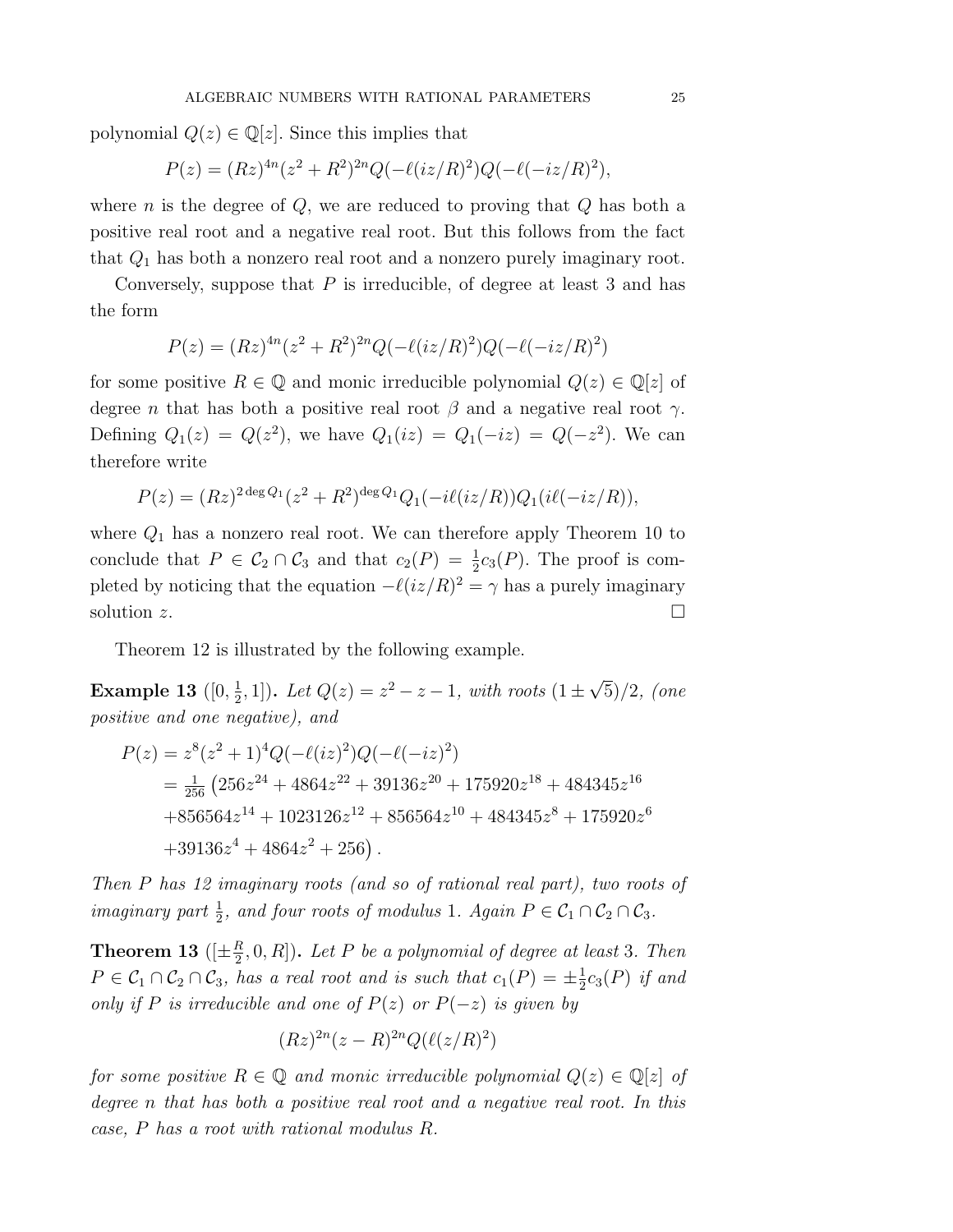*Proof.* Suppose first that  $P \in C_1 \cap C_2 \cap C_3$ , has a real root and is such that  $c_1(P) = \pm \frac{1}{2}c_3(P)$ . By Theorem 7, we know that one of  $P(z)$ ,  $P(-z)$  is of the form

$$
(Rz)^{2n}(z-R)^{2n}Q(\ell(z/R)^2)
$$

for some positive  $R \in \mathbb{Q}$  and monic irreducible polynomial  $Q(z) \in \mathbb{Q}[z]$  of degree n that has a negative real root. Finally, the fact that  $P$  has a real root implies that Q has a positive real root.

Conversely, suppose that P is irreducible and  $P(z)$  or  $P(-z)$  has the form

$$
(Rz)^{2n}(z-R)^{2n}Q(\ell(z/R)^2)
$$

for some positive  $R \in \mathbb{Q}$  and monic irreducible polynomial  $Q(z) \in \mathbb{Q}[z]$  of degree n that has both a positive real root and a negative real root. We know from Theorem 7 that P lies in  $C_1 \cap C_3$  and is such that  $c_1(P) = \pm \frac{1}{2} c_3(P)$ . We are left with verifying that  $P$  has a real root. But this follows from setting  $\ell(z/R)^2$  equal to a positive real root of Q and extracting a real root z from the resulting equation.  $\Box$ 

The following example illustrates Theorem 13.

Example 14 ([-1, 0, 2]). Let  $Q(z) = z^2 - z - 1$ , with roots  $(1 \pm \sqrt{5})/2$  (one positive and one negative). Then

$$
P(z) = (2z)^{4}(z+2)^{4}Q(\ell(-z/2)^{2})
$$
  
=  $z^{12} + 12z^{11} + 26z^{10} - 180z^{9} - 755z^{8} + 392z^{7} + 4600z^{6}$   
+  $1568z^{5} - 12080z^{4} - 11520z^{3} + 6656z^{2} + 12288z + 4096$ 

is irreducible, has two roots with real part  $-1$ , and six real roots (and so of rational imaginary part) and two roots of modulus 2. Again  $P \in C_1 \cap C_2 \cap C_3$ .

**Theorem 14** ( $[\pm \frac{R}{2}, \frac{R}{2}, R]$ ). Let P be a polynomial of degree at least 3. Then  $P \in C_1 \cap C_2 \cap C_3$ , and is such that  $c_1(P) = \pm \frac{1}{2} c_3(P)$  and  $c_2(P) = \frac{1}{2} c_3(P)$  if and only if P is irreducible and  $P(z)$  or  $P(-z)$  is given by

(15)  
\n
$$
(Rz/2)^{4n}(z-R)^{4n}(z^2+R^2)^{2n}(z^2-2Rz+2R^2)^{2n}
$$
\n
$$
\times (2z^2-2Rz+R^2)^{2n}Q\left(s\left(\frac{1}{2}(2z/R-1+i)^2\right)\right)Q\left(s\left(\frac{1}{2}(2z/R-1-i)^2\right)\right)
$$

for some positive  $R \in \mathbb{Q}$  and monic irreducible polynomial  $Q(z) \in \mathbb{Q}[z]$  of degree n that has a real root, where

(16) 
$$
s(w) = \frac{w^6 + 3w^5 + 33w^4 + 6w^3 - 33w^2 + 3w - 1}{w(w^2 + 1)^2}.
$$

In this case, P has a root with rational modulus R.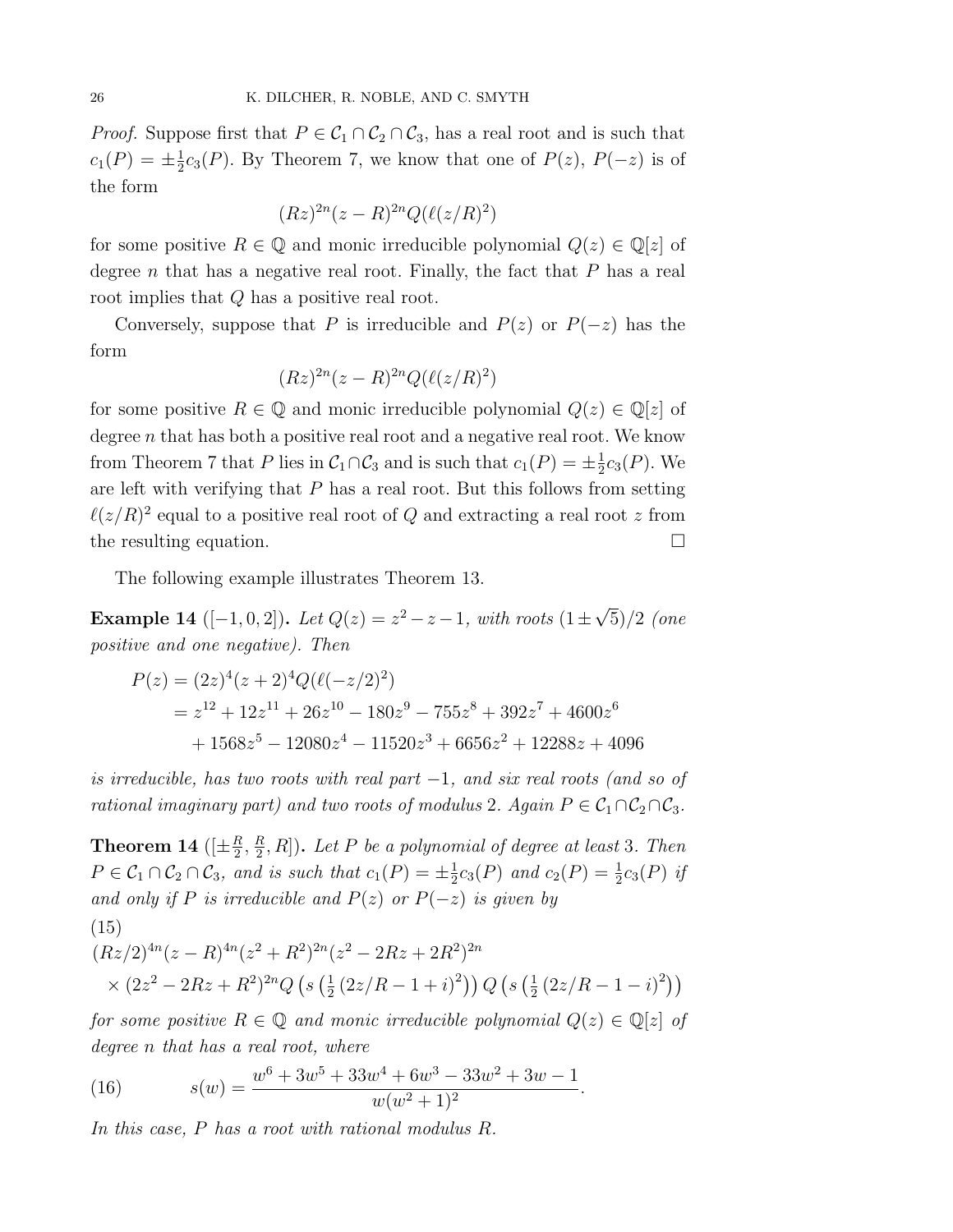*Proof.* Suppose first that  $P \in C_1 \cap C_2 \cap C_3$ , and is such that  $c_1(P) = \pm \frac{1}{2}c_3(P)$ and  $c_2(P) = \frac{1}{2}c_3(P)$ . As above, we may suppose that  $R = 1$  and that  $c_1(P) = c_2(P) = \frac{1}{2}$ . It is sufficient to prove that

$$
P(z) = (z/2)^{4n} (z-1)^{4n} (z^2+1)^{2n} (z^2-2z+2)^{2n}
$$
  
×  $(2z^2-2z+1)^{2n} Q \left(s \left(\frac{1}{2} (2z-1+i)^2\right)\right) Q \left(s \left(\frac{1}{2} (2z-1-i)^2\right)\right)$ 

for some monic irreducible polynomial  $Q(z) \in \mathbb{Q}[z]$  of degree *n* that has a real root. Suppose that  $\alpha = \gamma + i/2$  and  $\alpha'$  with real part equal to  $\frac{1}{2}$ are roots of P. Applying Lemma 1 to a polynomial corresponding to the equation  $\alpha' + \alpha' = 1$  yields  $\alpha + \alpha'' = 1$  for some conjugate  $\alpha''$  of  $\alpha$ . Applying a Q-embedding that maps  $\alpha$  to  $\alpha''$  to the equation  $\alpha = \gamma + i/2$  shows that one of  $\alpha'' + i/2$  and  $\alpha'' - i/2$  is a conjugate of  $\gamma$ . That is, either  $1 - \gamma$  or  $1 - \gamma - i$  is a conjugate of  $\gamma$ . However, as  $1 - \gamma \in \mathbb{R}$ ,

$$
\deg_{\mathbb{Q}}(1-\gamma-i) = 2 \deg_{\mathbb{Q}}(1-\gamma) = 2 \deg_{\mathbb{Q}}(\gamma).
$$

Consequently,  $1 - \gamma - i$  is not a conjugate of  $\gamma$  and so  $1 - \gamma$  is a conjugate of  $\gamma$ . We recall as well from the proof of Theorem 10 that the quantity  $F(\gamma)$  where F is given by (4) is also a conjugate of  $\gamma$ . Therefore, for every conjugate  $\gamma'$  of  $\gamma$ , both  $F(\gamma')$  and  $1 - \gamma'$  are conjugates of  $\gamma$ . We conclude that the group H given by Lemma 5 acts on the set  $S_{\gamma}$  of Q-conjugates of γ. This gives us the 12 conjugates  $\{h(\gamma)\}_{h\in H}$  of  $\gamma$  having sums of squares equal to

$$
\beta := s((2\gamma - 1)^2/2),
$$

where s is given by  $(5)$ :

$$
s(w) = \frac{v(w)^3 + 3v(w)^2 + 36v(w) + 12}{v(w)^2 + 4}, \qquad v(w) = w - 1/w.
$$

This works out to be the same as is given in  $(16)$ . By *H*-invariance, the 12 members of the set  $\{h(\gamma)\}_{h\in H}$  are the solutions to the equation  $s((2z 1)^2/2 = \beta$ . We now take Q to be the minimal polynomial of  $\beta$ . Since  $\gamma =$  $\alpha-i/2$ , we see that  $\alpha$  is a root of  $Q(s((2z-i-1)^2/2))$ . It is therefore also a root of the numerator of the rational function  $Q(s((2z+i-1)^2/2))Q(s((2z (i-1)^2/2$ ), which has rational coefficients. This numerator is given by the special case of the right-hand side of (15) that we are considering. On comparing degrees, we see that this polynomial is the minimal polynomial of  $\alpha$  and therefore equal to P. Indeed, deg  $P = \deg_{\mathcal{O}}(\alpha) = 2 \deg_{\mathcal{O}}(\gamma) =$  $2 \cdot 12 \deg_{\mathcal{O}}(\beta) = 24n =$  the degree of the right-hand side of (15). Finally, since  $Q$  has  $\beta$  as a real root, the proof of this direction is complete.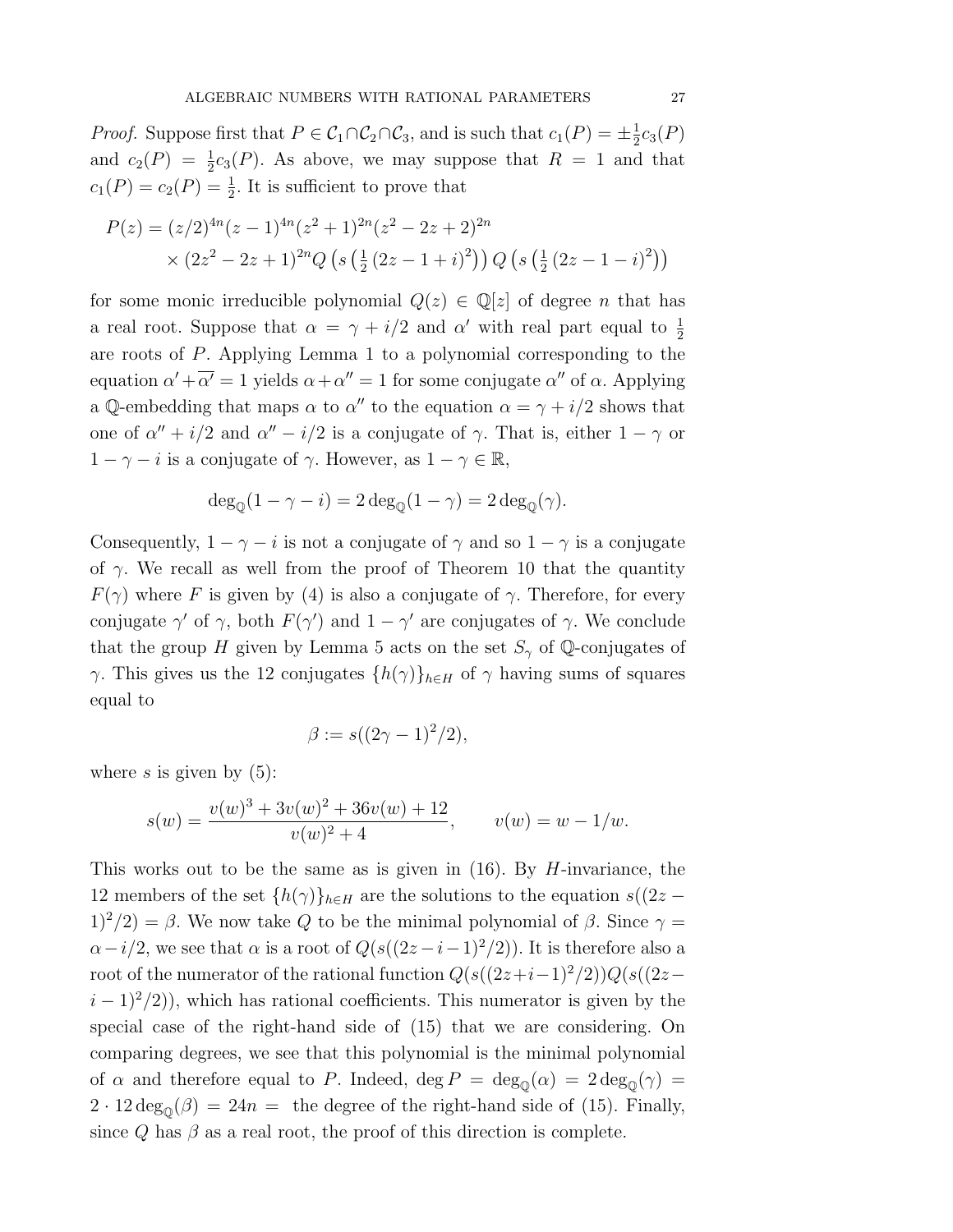Conversely, we will for simplicity assume, as above, that  $R = 1$  and that the irreducible polynomial  $P$  is given by

$$
P(z) = (z/2)^{4n} (z-1)^{4n} (z^2+1)^{2n} (z^2-2z+2)^{2n}
$$
  

$$
(2z^2-2z+1)^{2n} Q\left(s\left(\frac{1}{2}(2z-1+i)^2\right)\right) Q\left(s\left(\frac{1}{2}(2z-1-i)^2\right)\right)
$$

for some monic irreducible polynomial  $Q(z) \in \mathbb{Q}[z]$  of degree *n* that has a real root  $\beta$ . Studying the graph of  $s((2z-1)^2/2)$  shows that the equation  $s((2z-1)^2/2) = \beta$  always has a real root  $\gamma$ . The set of all roots is then given by  $\{h(\gamma)\}_{h\in H}$ . Now define  $\alpha = \gamma + i/2$ , so that  $\alpha$  has imaginary part  $\frac{1}{2}$ . It is sufficient to show that  $\alpha$  has a conjugate with real part equal to  $\frac{1}{2}$  as well as a conjugate of modulus 1. Now  $\alpha' := F(\gamma) + i/2$  is a conjugate of  $\alpha$  having modulus 1, and so  $1/\alpha' = \alpha'$  is also a conjugate of  $\alpha$ . Further, as  $1 - \gamma$  is a conjugate of  $\gamma$ ,  $1 - \alpha$  is a conjugate of  $\alpha$ . It follows that the set  $S_{\alpha}$  of conjugates of  $\alpha$  is closed under the maps  $z \mapsto 1/z$  and  $z \mapsto 1-z$ . Composing these maps yields the conjugate  $\alpha'' = (1/z) \circ (1 - z)(\alpha') = 1/(1 - \alpha')$  that has real part equal to  $\frac{1}{2}$ . The proof is therefore complete.  $\Box$ 

Our final example illustrates Theorem 14.

**Example 15** ([
$$
\frac{1}{2}
$$
,  $\frac{1}{2}$ , 1]). Let  $Q(z) = z$ , and so, using (15),  
\n
$$
P(z) = \frac{1}{16} (16z^{24} - 192z^{23} + 1200z^{22} - 5104z^{21} + 16644z^{20} - 44472z^{19} + 100856z^{18} - 197028z^{17} + 333669z^{16} - 492808z^{15} + 640944z^{14} - 743916z^{13} + 780398z^{12} - 743916z^{11} + 640944z^{10} - 492808z^9 + 333669z^8 - 197028z^7 + 100856z^6 - 44472z^5 + 16644z^4 - 5104z^3 + 1200z^2 - 192z + 16)
$$

has four roots with real part  $\frac{1}{2}$ , two roots with imaginary part  $\frac{1}{2}$  and four roots of modulus 1. It is irreducible. Again  $P \in C_1 \cap C_2 \cap C_3$ .

As in some of the cases in Sections 7 and 8, we cannot guarantee the irreducibility of the polynomials  $P$  given in Theorems 12, 13 and 14. It turns out that Examples 11 and 8, respectively, may also serve as examples for the first two cases.

In fact, the polynomial  $Q$  in Example 11 always has a positive zero as polynomial in  $z^2$ , and thus it has both a real positive and a real negative zero as a polynomial in z. It therefore satisfies the conditions of Theorem 12. Similarly, the polynomial  $Q$  in Example 8 has a real negative root, namely  $\beta$ , with the second root being its conjugate which has to be real and positive in this case. Hence  $Q$  satisfies the conditions of Theorem 13, which means that Example 8 is indeed an example of reducibility also in this case.